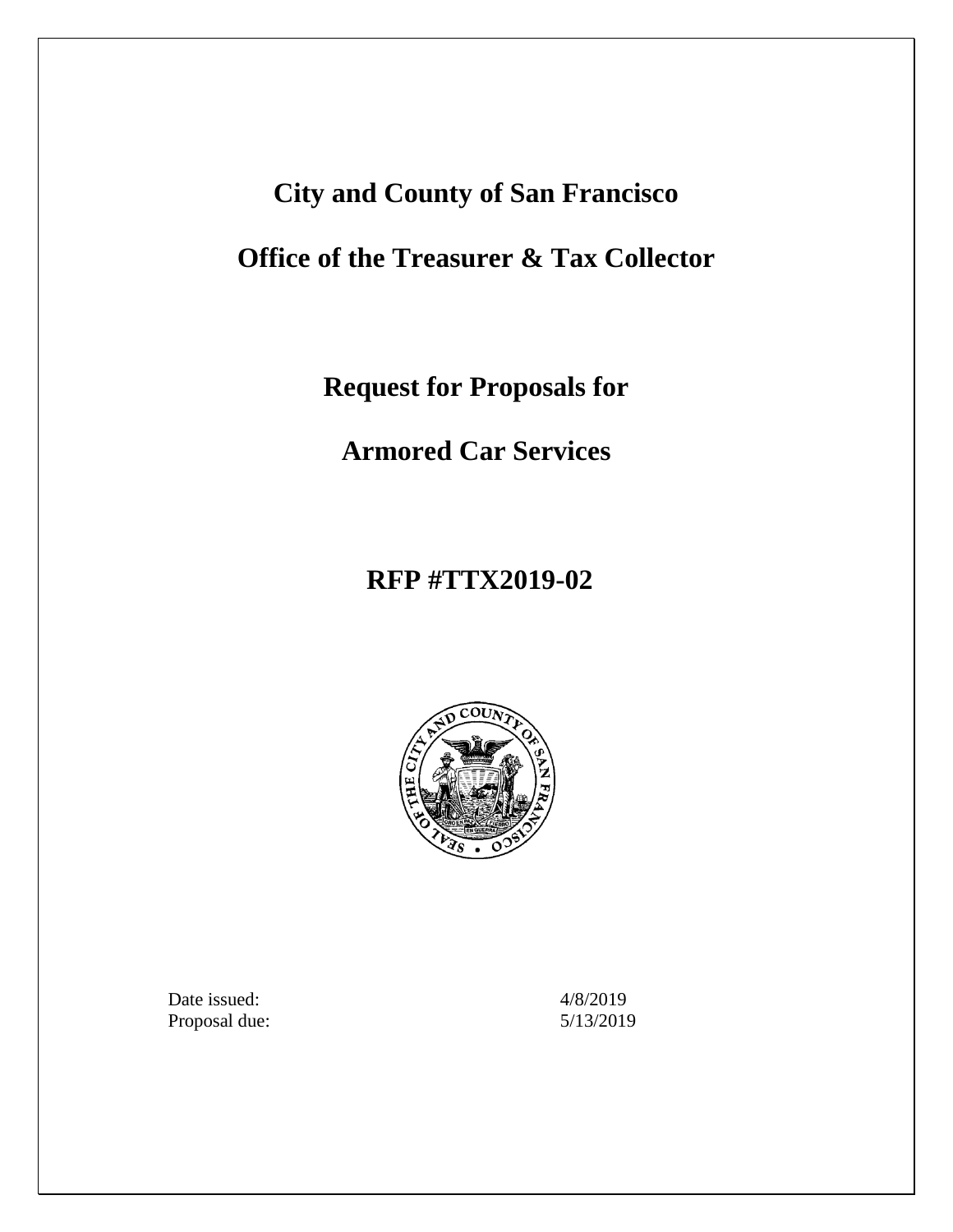### Request for Proposals – Armored Car Services

### Table of Contents

| 1.0 | Introduction and Schedule                     | $\overline{2}$ |
|-----|-----------------------------------------------|----------------|
| 2.0 | Scope of Work                                 | 5              |
| 3.0 | <b>Submission Requirements</b>                | 13             |
| 4.0 | Evaluation and selection criteria             | 18             |
| 5.0 | <b>Contract Award</b>                         | 21             |
| 6.0 | Terms and Conditions for Receipt of Proposals | 21             |
| 7.0 | <b>Contract Requirements</b>                  | 25             |
| 8.0 | <b>Protest Procedures</b>                     | 27             |

# **Appendices**

- A. Standard Forms
- B. Agreement for Professional Services (Form P-600)
- C. Minimum Qualifications
- D. Requirements Matrix
- E. Cost Worksheet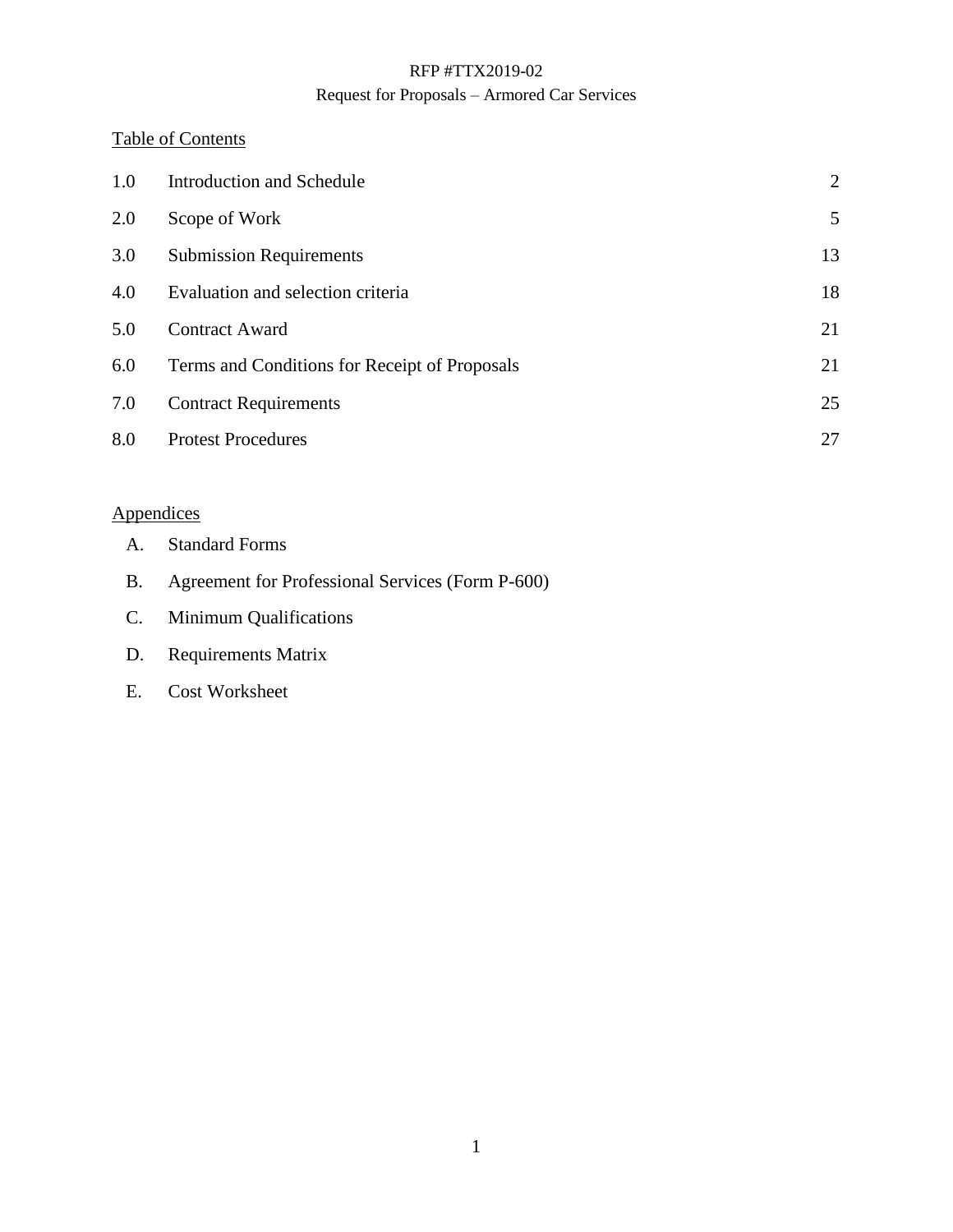# <span id="page-2-0"></span>**1.0 INTRODUCTION AND SCHEDULE**

### **1.1 Background on the City and County of San Francisco**

San Francisco is the fourth largest city in California and serves as a center for business, commerce and culture for the West Coast. The City and County of San Francisco (the "City" or "CCSF"), established by Charter in 1850, is a legal subdivision of the State of California with the governmental powers of both a city and a county under California law. The City's powers are exercised through a Board of Supervisors serving as the legislative authority, and a Mayor and other independent elected officials serving as the executive authority.

The Office of the Treasurer & Tax Collector ("TTX") serves as the banker, tax collector, collection agent, and investment officer for the government of San Francisco. Its mission is to: Facilitate voluntary compliance with the tax laws of the City and County of San Francisco by simplifying all processes and procedures and by providing efficient customer service. Collect all taxes and fees due and owing to the City. Conserve all City funds, prudently investing the monies to achieve low risk, high liquidity and market yield. Promote social responsibility with paperless eco-friendly solutions for the shared environment, and advocate financial empowerment and justice for our community. The Office of the Treasurer & Tax Collector serves two basic functions for the residents of the City and County of San Francisco: 1. The collection of taxes and other revenue. TTX collects and deposits taxes and other obligations paid to the City, including business taxes, property taxes, and fees for various business licenses and permits that are required by the Municipal Code. Tax Collection units collect over \$2 billion annually. Additionally, TTX investigates and collects unreported and delinquent tax obligations. 2. The conservation and oversight of monies before disbursement. The Treasurer manages all city funds in order to gain the maximum return with low risk and high liquidity, including investing the City's portfolio of pooled funds. The Treasurer works with all City departments to ensure that funds are received, deposited, and reconciled as quickly and accurately as possible, so as to provide maximum interest and investment returns for the people of San Francisco. Additionally, TTX is the primary fiduciary and contractor for bank and non-bank financial services agreements. TTX establishes and publishes Citywide banking, cash management and payment processes, and TTX will be the Contractor's primary point of contact during the term of the agreement ("Agreement") resulting from this RFP. Because of the volume of cash handled by several departments, the Respondent will work extensively with the following two departments:

The San Francisco Municipal Transportation Agency ("SFMTA") is a department of the City and County of San Francisco responsible for the management of all ground transportation in the city. SFMTA has oversight over the Municipal Railway (Muni) public transit, as well as bicycling, paratransit, parking, traffic, walking, and taxis. SFMTA serves San Francisco by creating transportation options that are constant, practical and everywhere; connects people with their community to enhance the economy, environment and quality of life. SFMTA operates today's transportation system and work with our partners to plan the transportation system of tomorrow.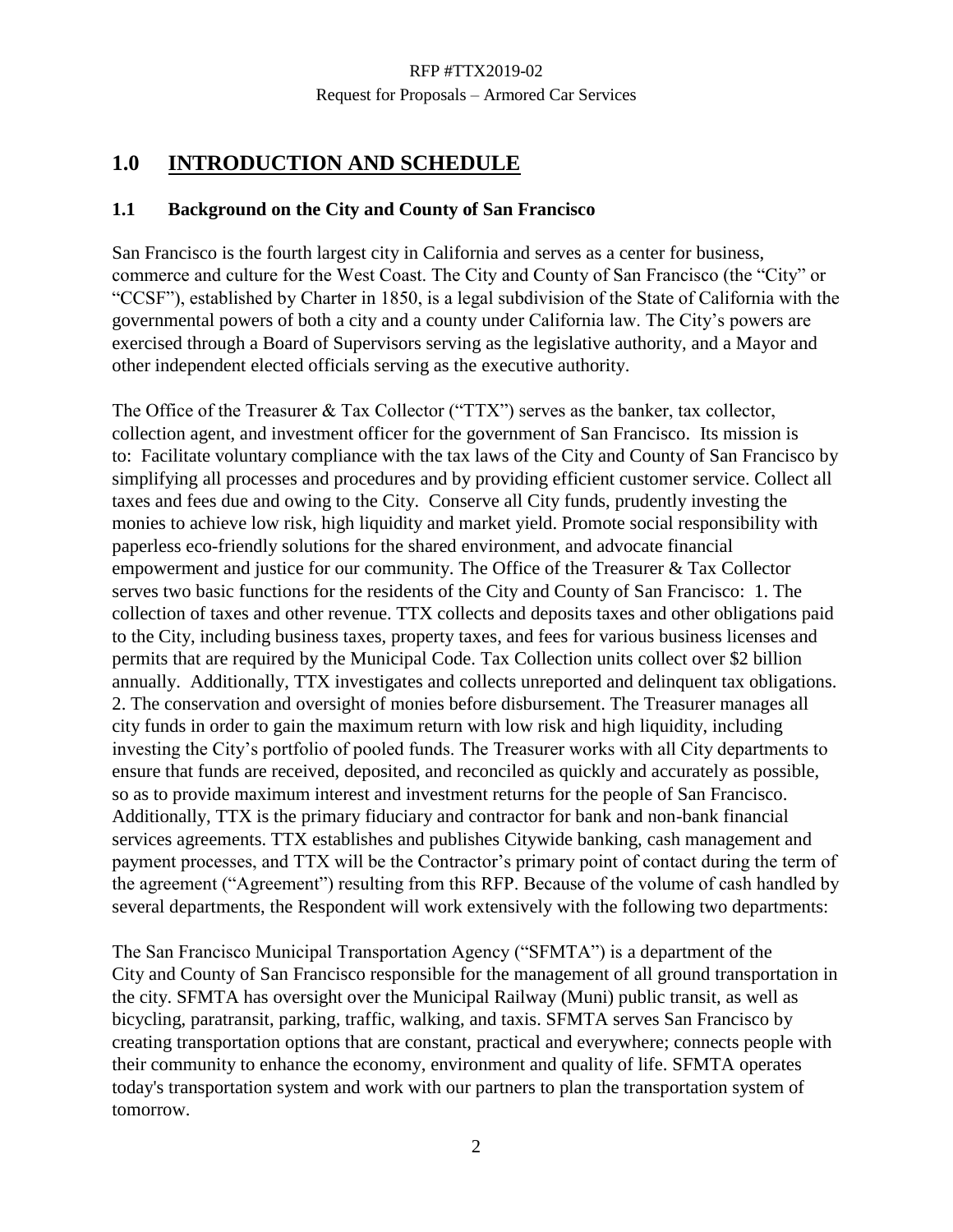### Request for Proposals – Armored Car Services

SFMTA operates a high-volume cash business, and therefore is a significant user of banking and armored car services. Majority of the cash and coins collected by SFMTA comes from -- Parking Meters and Fare Revenue.

# **1.2 Intent of this Request for Proposal ("RFP")**

The City seeks proposals from firms demonstrating successful experience providing armored car services. Organizations responding to this RFP ("Respondents") must have experience offering high-security, high-volume armored transport, currency processing, smart vault and change order services as described later in this document. These services will be used to assist City departments with the movement of currency, coins and checks to designated vaults and cash processing centers.

TTX leads this RFP and intends to identify the most responsive and qualified Respondent via their responses ("Proposal") to negotiate contract(s) described within this RFP. Respondents are not guaranteed a contract.

# **1.3 Anticipated Contract Term**

The contract shall have an original term of five years, with two additional two-year options to extend the term of the agreement for four additional years, at the sole and absolute discretion of the City.

The contract total compensation for the original period is expected to not exceed \$10 million. Should the contract be extended, the annual compensation will increase at a rate similar to the per year costs of the original term. Proposers may submit proposals with greater or lesser value, and cost and reasonableness of rates will be considered as part of the evaluation.

# **1.4 Schedule**

The anticipated schedule for selecting an armored car provider is shown in the table below. The City reserves the right to alter the schedule at any time.

| <b>Proposal Phase</b>                                                            | Date      |
|----------------------------------------------------------------------------------|-----------|
| RFP issued by the City                                                           | 4/8/2019  |
| Deadline for submission of written questions<br>or requests for clarification    | 4/15/2019 |
| Publication of the City's response to questions<br>or requests for clarification | 4/29/2019 |
| Respondent proposals due                                                         | 5/13/2019 |
| Product demonstrations with top 3 finalists                                      | 6/10/2019 |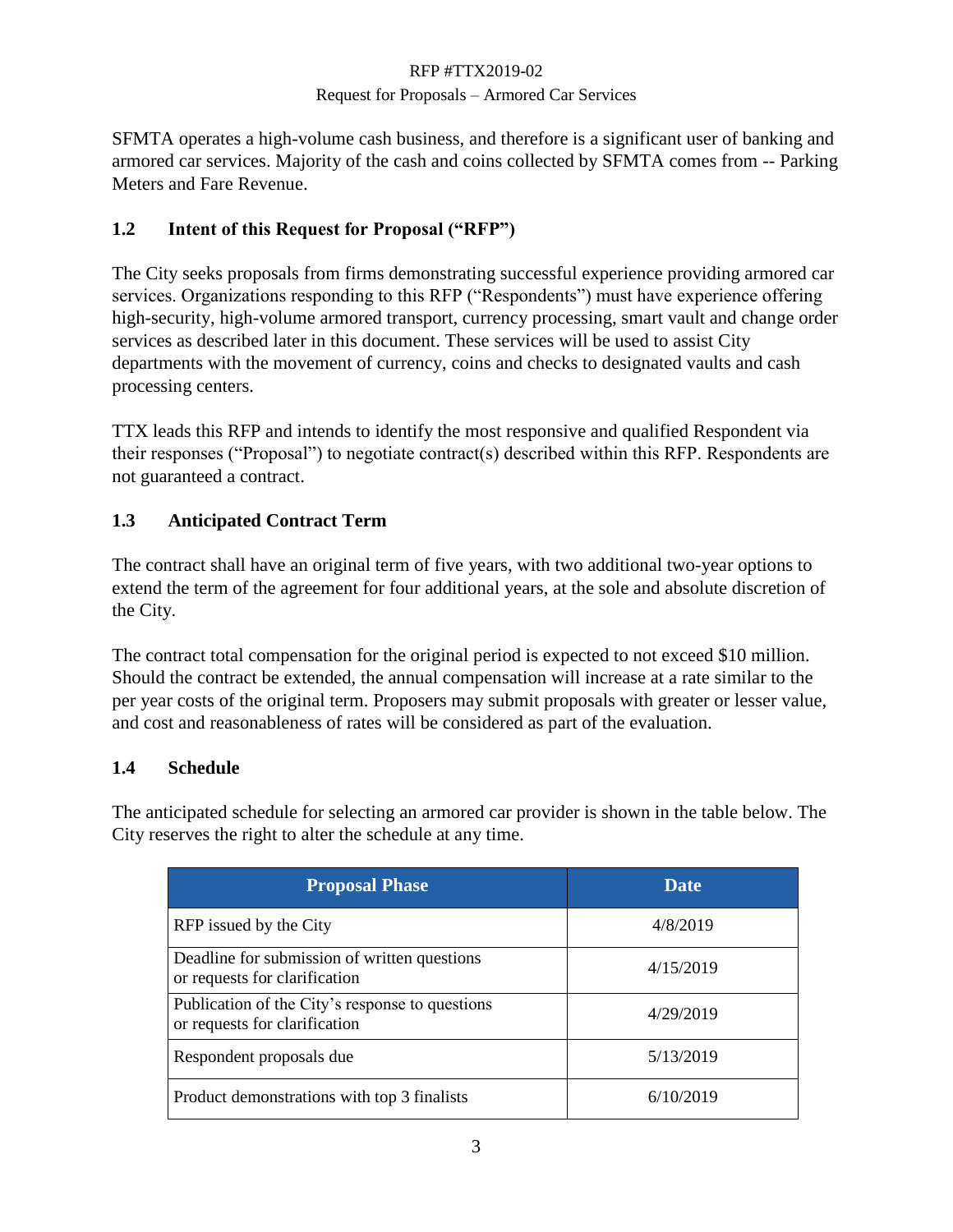### Request for Proposals – Armored Car Services

| <b>Proposal Phase</b>              | Date      |
|------------------------------------|-----------|
| Notice of selected Respondent      | 6/17/2019 |
| Deadline for submission of protest | 6/24/2019 |
| Contract negotiations begin        | 6/28/2019 |

# **1.5 Contractors Unable to do Business with the City**

# **1.5.1 Generally**

Contractors that do not comply with laws set forth in San Francisco's Municipal Codes may be unable to enter into a contract with the City. Some of the laws are included in this RFP, or in the sample terms and conditions attached.

# **1.5.2 Companies Headquartered in Certain States**

This Contract is subject to the requirements of Administrative Code Chapter 12X, which prohibits the City from entering into contracts with companies headquartered in states with laws that perpetuate discrimination against LGBT populations or where any or all of the work on the contract will be performed in any of those states. Proposers are hereby advised that Proposers which have their United States headquarters in a state on the Covered State List, as that term is defined in Administrative Code Section 12X.3, or where any or all of the work on the contract will be performed in a state on the Covered State List may not enter into contracts with the City. A list of states on the Covered State List is available at the website of the City Administrator.

### **1.6 Minimum Qualifications**

To bid for the contract, the Respondent must show that it meets the following minimum qualifications:

- Respondent is licensed, registered and authorized to offered armored car services in California;
- Respondent has at least three clients who require over 40 pick-ups per week with an average volume per pick-up of over \$100,000;
- Respondent has at least two public sector clients who require over 40 pick-ups per week with an average volume per pick-up of over \$100,000;
- Respondent can deliver currency, coin and check to vault on the same day as pick-up; as well as same-day credit to City's bank account (not applicable to SFMTA coin bins);
- Respondent has insurance coverage to cover casualty, loss or destruction of currency, monies or checks handled by the Respondent's employees or agents and property;
- Respondent can work with all of the City's banking partners, currently Bank of America,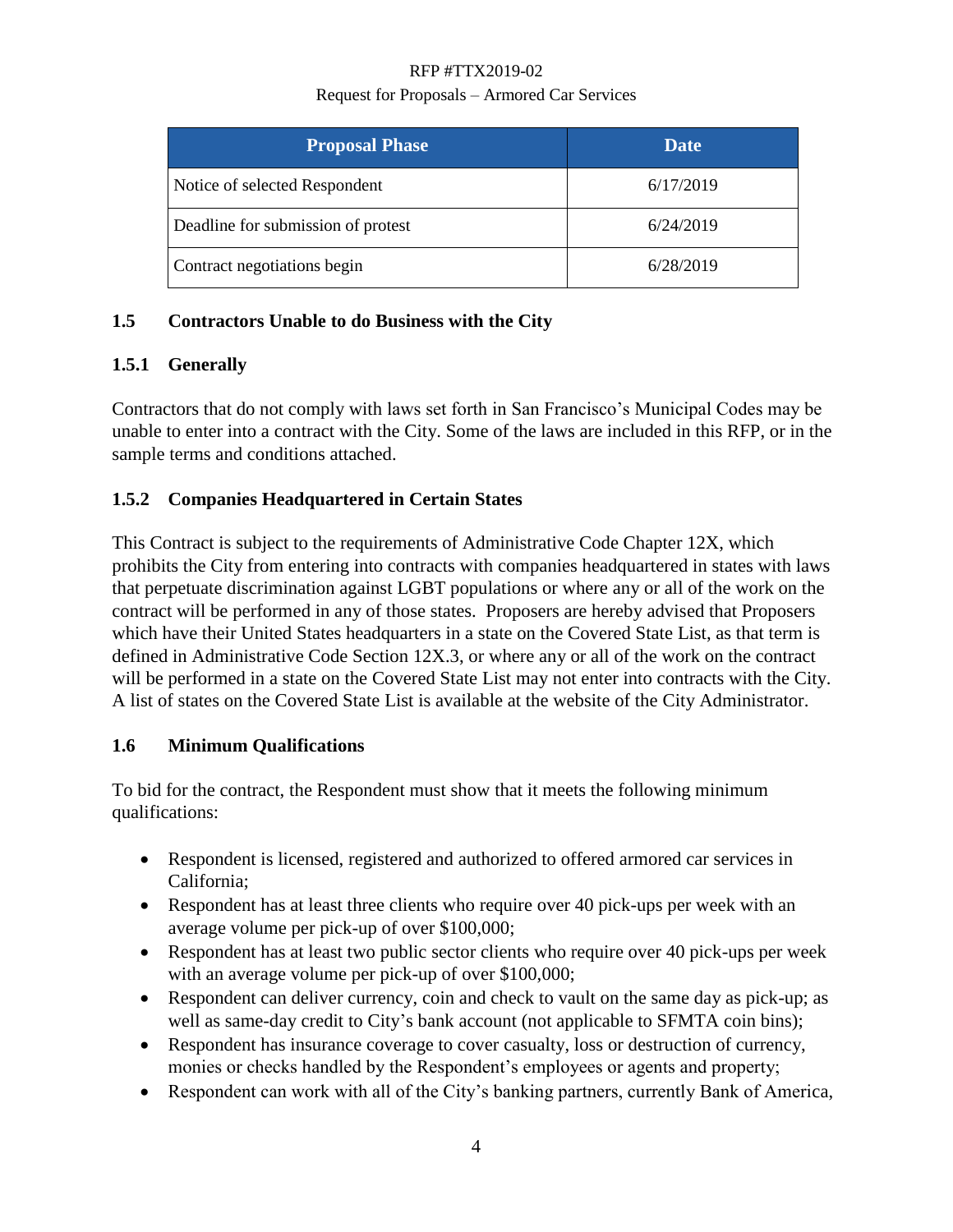### Request for Proposals – Armored Car Services

U.S. Bank and East West Bank; and

• Respondent commits to continue to honor contract and provide services in the event of a merger or acquisition.

Proposals should clearly demonstrate that the qualifications are met. Insufficient or incomplete information may result in a proposal being considered non-responsive and may not be eligible for award of the contract. If required information is complete, but the City determines that the proposer does not meet minimum qualifications, proposer may be deemed non-responsible.

# <span id="page-5-0"></span>**2.0 SCOPE OF WORK**

### **2.1 Scope Overview**

This RFP's scope of work consists of armored car and cash handling services for the City. The RFP consists of three current initiatives and four future initiatives.

The current initiatives include:

- Pick-up and safe transport of checks, currency and coins;
- Bulk Coin Bagging (excluding coin counting); and
- Change orders.

The future initiatives are:

- San Francisco Recreation and Parks ("Rec and Parks") pick-up;
- Smart safe and currency recycler technology;
- Cannabis business currency transport services; and
- Other services needed due to technological change.

Respondents may bid on all seven services or some subset of them.

The Respondent selected through this procurement process is expected to work cooperatively with the City's current commercial banking partners. Each Respondent should demonstrate its capabilities by providing full and complete responses to the questions in Section 3.3. The City will negotiate the specific scope of services, budget, deliverables, and timeline with the highestscore Respondent selected for contract negotiation. There is no guarantee of a minimum amount of work or compensation for any Respondent selected for contract negotiations.

# **2.2 Armored Car Services Pick-Up Schedule**

The Respondent must adhere to the following schedule for pick-up and delivery of coin, currency and checks from the following initial eighteen (18) locations within the City. Pick-up and delivery locations may be modified at any point at the discretion of TTX. The Respondent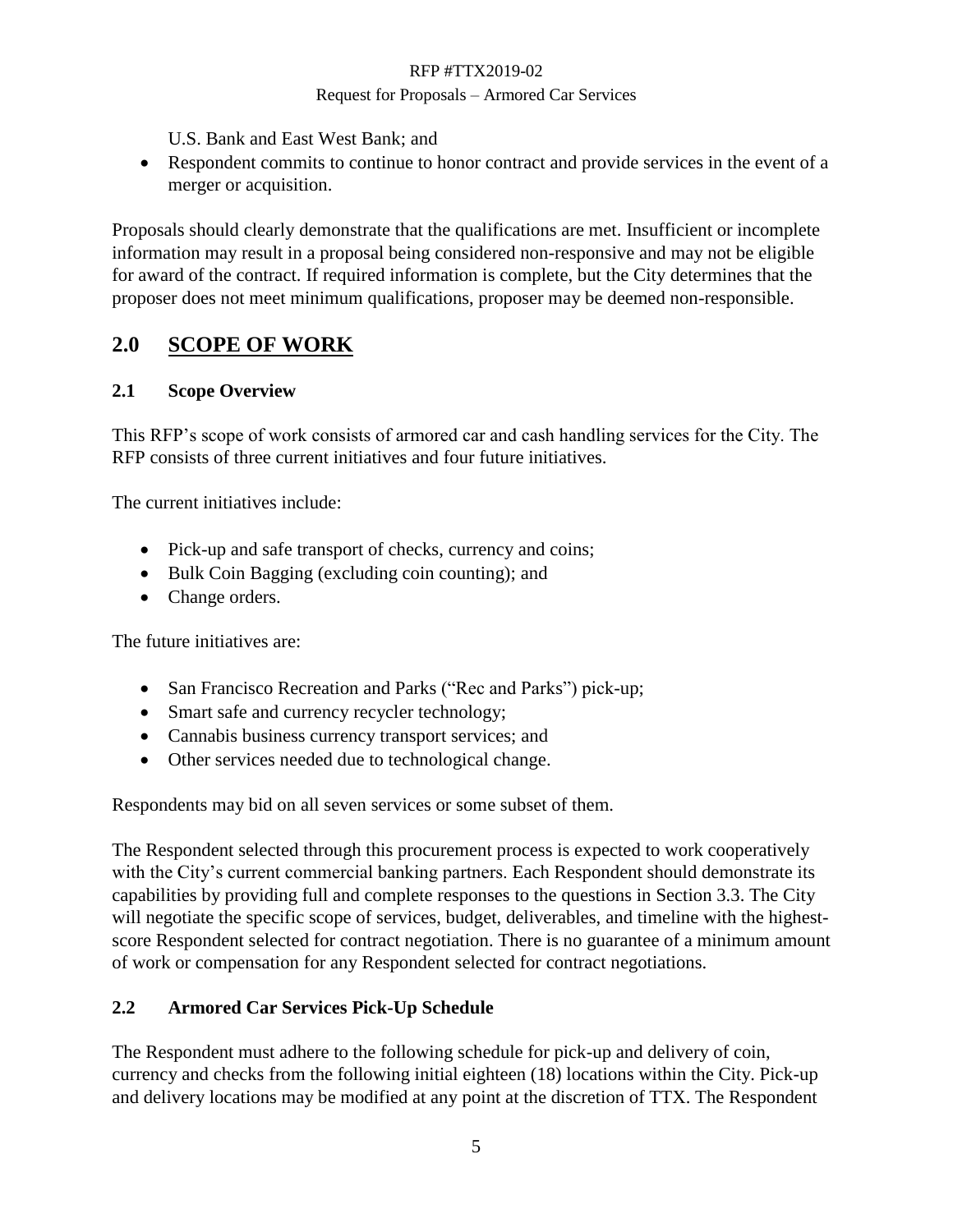### Request for Proposals – Armored Car Services

must notify a City representative within a reasonable period of time if a delivery cannot be completed due to traffic, vehicle breakdown or any other reason, shall waive the typical delivery fee and shall compensate the City for any loss of interest incurred. The Respondent may be excused from this provision in case the delay occurred outside of Respondent's control (e.g. natural disaster, loss of power, etc.). The Respondent shall pick-up and deliver deposits on the same day to various destinations, including but not limited to, designated banking centers, depository facilities, processing centers, cash vaults, and other City departments on a timely basis for counting and depositing such monies to the City's bank account. In addition, from time to time, the Respondent will pick-up coin and currency change orders from the cash vault and deliver to the specified City location within 24 hours.

The Respondent shall provide a description of the process for documenting receipt of each deposit, track deposits, as well as for reporting losses and resolving issues arising from their services.

The Respondent guarantee safe delivery on the same day to designated destinations, including but not limited to, designated banking centers, depository facilities, processing centers and cash vaults and shall be liable for any risk of loss or damage to any item in transport or in the custody of the Respondent. The Respondent shall purchase and maintain insurance with a reputable insurance carrier to cover casualty, loss or destruction of currency, monies or checks handled by the Respondent's employees or agents and property. The Respondent will be required to provide written proof of insurance to the City at annually.

The Respondent shall also provide a process for identifying and reconciling discrepancies in weights or amounts of currency and provide the City with a dedicated customer service representative who can assist the City with inquiries and issues as they arise.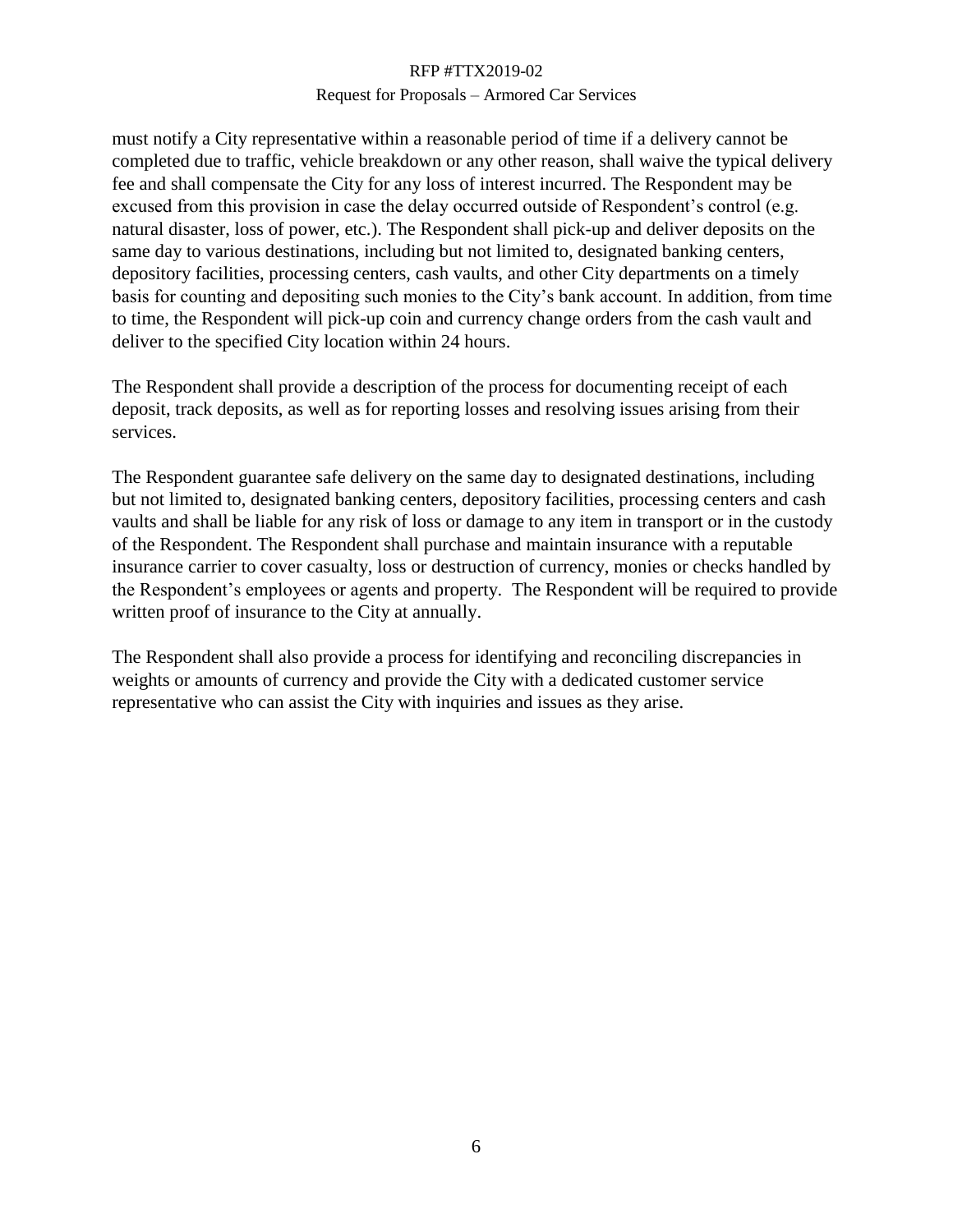# **Table of Pick-Up Schedules**

| <b>Agency</b>                                              | <b>Address</b>                                                                 | <b>Business Hours</b> | <b>Pick-Up Days</b>                                                                    | <b>Pick-Up Times</b>   | <b>Average Deposit</b> |
|------------------------------------------------------------|--------------------------------------------------------------------------------|-----------------------|----------------------------------------------------------------------------------------|------------------------|------------------------|
| San Francisco<br>Treasurer's<br>Office                     | 1 Dr. Carlton B. Goodlett<br>Place, San Francisco, CA<br>94102                 | 8am-5pm PT            | Monday through Friday                                                                  | 2-4pm PT               | \$827,000              |
| San Francisco<br><b>Building</b><br>Inspection             | 1660 Mission St. San<br>Francisco, CA 94103                                    | 8am-5pm PT            | Monday through Friday                                                                  | 11am-1pm PT            | \$100,000              |
| San Francisco<br><b>Public Utilities</b><br>Commission     | 525 Golden Gate Ave. San<br>Francisco, CA 94102                                | 8am-5pm PT            | Monday through Friday                                                                  | 2-4pm PT               | \$160,000              |
| San Francisco<br>Public Library                            | 100 Larkin St. Room 660<br>San Francisco CA, 94102                             | 8am-5pm PT            | Thursday                                                                               | 12:30-2:30pm<br>PT     | \$9,300                |
| San Francisco<br>Municipal<br>Transportation<br>Authority* | 1. S. Van Ness Ave. San<br>Francisco, CA 94103                                 | 8am-5pm PT            | Monday through Friday                                                                  | 3-5pm PT               | \$167,000              |
| San Francisco<br>Municipal<br>Transportation<br>Authority* | <b>Parking Meters</b><br>2200 Jerrold Ave., Unit M,<br>San Francisco, CA 94124 | 8am-5pm PT            | Monday through Friday                                                                  | 3-5pm PT               | \$43,000               |
| San Francisco<br><b>Human Services</b><br>Agency           | 170 Otis St. San Francisco,<br>CA 94101                                        | 8am-5pm PT            | Last 2 business days of<br>the month and first 4<br>business days of the next<br>month | 10:30am-<br>12:30pm PT | \$3,500                |
| San Francisco<br><b>Human Services</b><br>Agency           | 3120 Mission St. San<br>Francisco, CA 94103                                    | 8am-5pm PT            | Last business day of the<br>month and first 3 business<br>days of the next month       | 10:30am-<br>12:30pm PT | \$5,500                |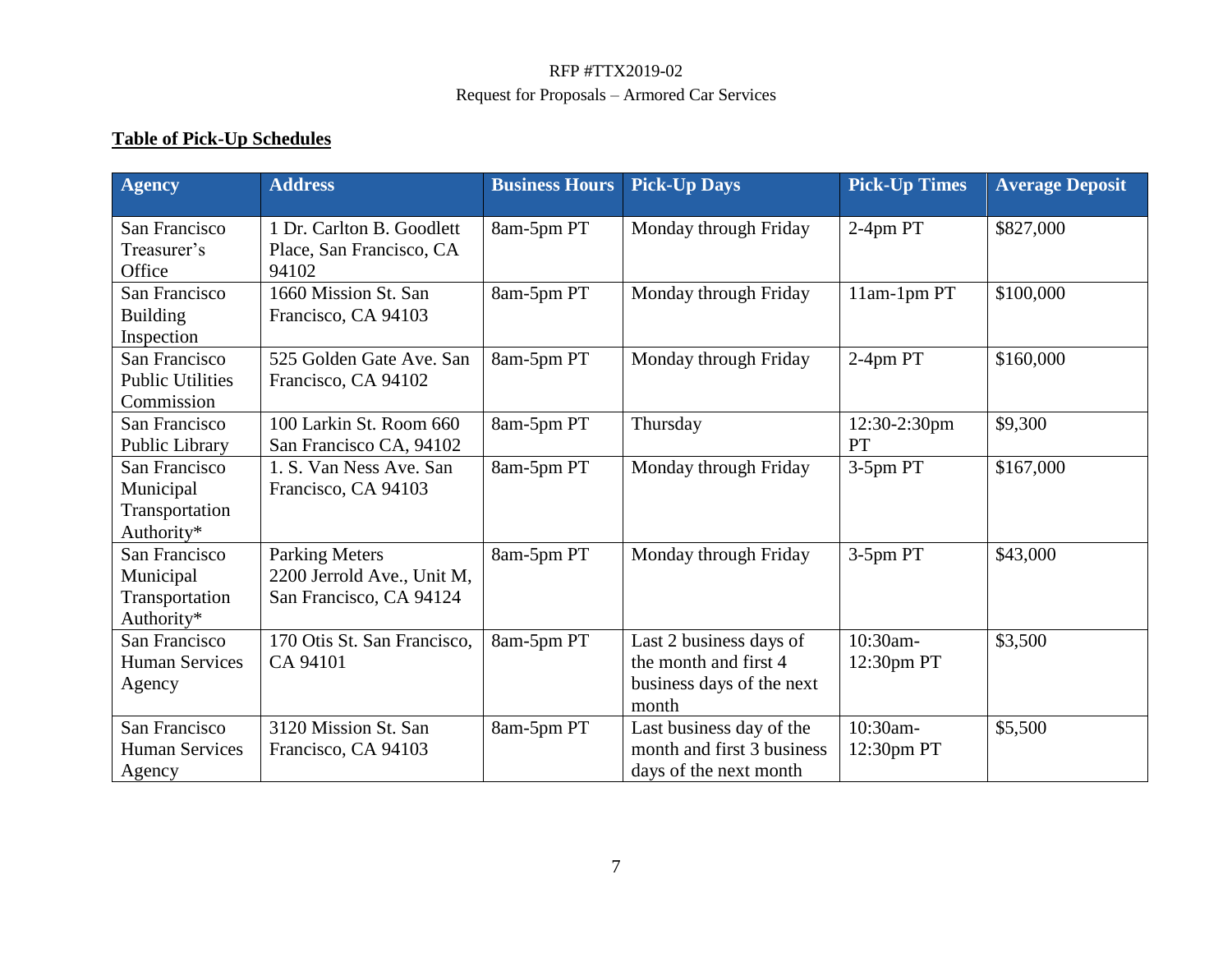| <b>Agency</b>                                          | <b>Address</b>                                                                                 | <b>Business Hours</b> | <b>Pick-Up Days</b>   | <b>Pick-Up Times</b>   | <b>Average Deposit</b>                   |
|--------------------------------------------------------|------------------------------------------------------------------------------------------------|-----------------------|-----------------------|------------------------|------------------------------------------|
| San Francisco<br>Police<br>Department                  | $1245$ 3 <sup>rd</sup> St. Room 615 San<br>Francisco, CA 94103                                 | 8am-5pm PT            | Friday                | 9-11am PT              | \$500                                    |
| San Francisco<br>General Hospital                      | 1001 Potrero Ave. San<br>Francisco, CA 94110                                                   | 8am-5pm PT            | Monday through Friday | 10:30am-<br>12:30pm PT | \$147,000                                |
| <b>Castro Mission</b><br><b>Health Center</b>          | 3850 17 <sup>th</sup> St. San<br>Francisco, CA 94114                                           | 8am-5pm PT            | Tuesday               | 1-3pm PT               | \$500                                    |
| <b>Maxine Hall</b><br><b>Health Center</b>             | 1301 Pierce St. San<br>Francisco, CA 94115                                                     | 8am-5pm PT            | Wednesday             | 8:30am-10:30am<br>PT   | \$500                                    |
| Chinatown<br><b>Health Center</b>                      | 1490 Mason St. San<br>Francisco, CA 94133                                                      | 8am-5pm PT            | Wednesday             | 9-11am PT              | \$500                                    |
| City Clinic                                            | 356 7 <sup>th</sup> St. San Francisco,<br>CA 94103                                             | 8am-5pm PT            | Wednesday             | 12-2pm PT              | \$1,000                                  |
| Ocean Park<br><b>Health Center</b>                     | 1351 $24th$ Ave. San<br>Francisco, CA 94122                                                    | 8am-5pm PT            | Wednesday             | 9-11am PT              | \$500                                    |
| San Francisco<br>Laguna Honda<br>Hospital              | 357 Launa Honda Blvd.<br>Room #P123 San<br>Francisco, CA 94116                                 | 8am-5pm PT            | Wednesday and Friday  | 9-11am PT              | \$58,000                                 |
| <b>Silver Avenue</b><br><b>Family Health</b><br>Center | 1525 Silver Ave. San<br>Francisco, CA 94134                                                    | 8am-5pm PT            | Tuesday               | 9-11am PT              | \$500                                    |
| Asian Art<br>Museum                                    | 200 Larkin Street,<br>San Francisco, CA 94102<br>*Additional details about MTA pick-ups below. | 8am-5pm PT            | Wednesday             | 10am-12pm PT           | \$5,000<br>$(2$ deposit<br>destinations) |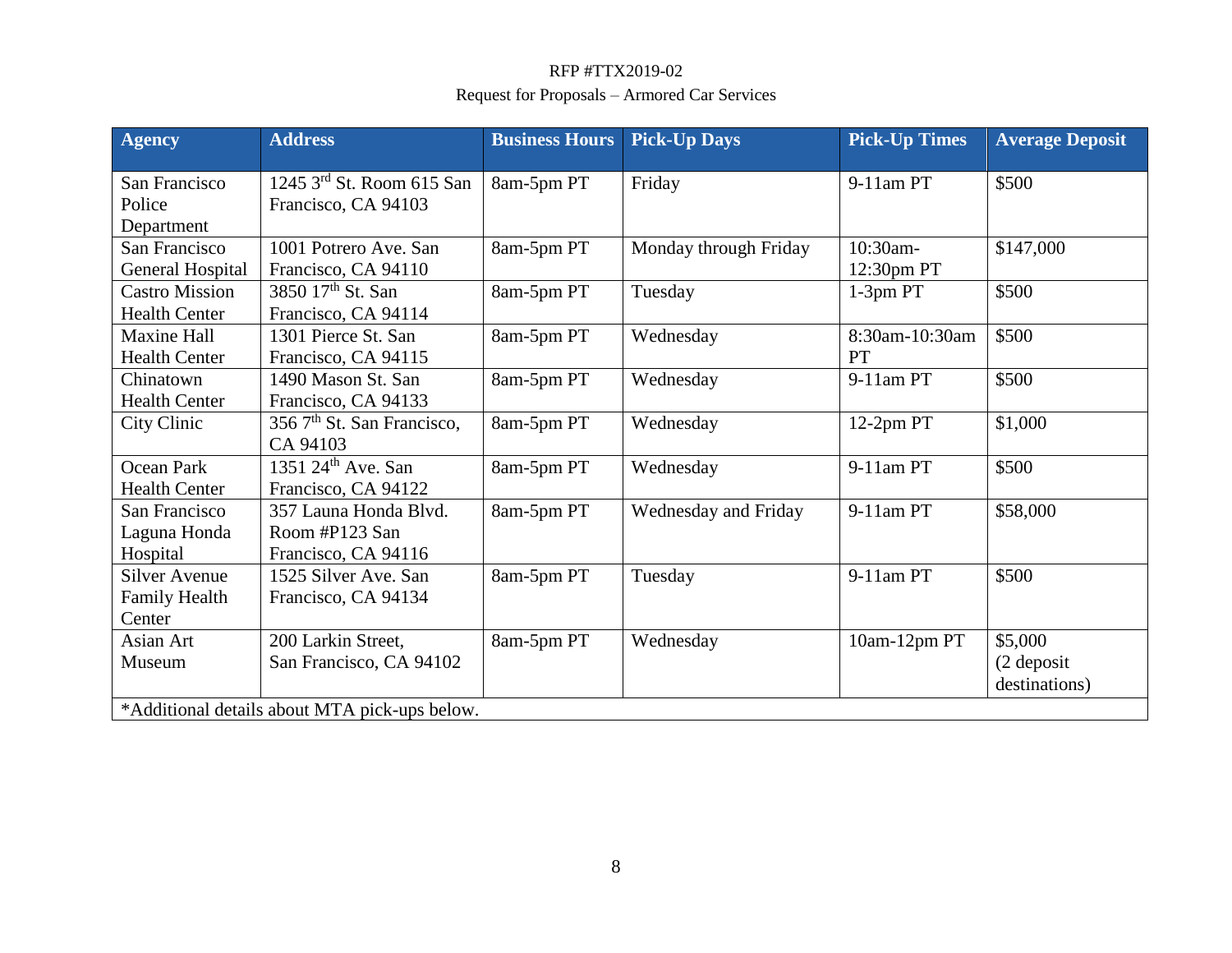### Request for Proposals – Armored Car Services

# **2.3 Bulk Coin Bagging for Counted Coins in Bins**

As part of the armored car services pick-up outlined in Section II(A), Respondent will also be responsible for picking up coins placed in specialized bins from the two listed locations, SFMTA Fare Revenue at One South Van Ness, San Francisco, CA 94103 and from SFMTA Parking Meters Coin Processing Facility at 2200 Jerrold Ave., San Francisco, CA 94124.

Fare Revenue collects \$15,000 to \$20,000 in coins per day, while Parking Meters collects \$30,000 to \$45,000, which are included in the Average Deposit outlined in Section II(A) for SFMTA.

Respondent's scope of work for Bulk Coins will include:

- Pick-up of specialized coin bins from two SFMTA locations;
- Bagging of the coins placed in bins into approved deposit bags by the City's banking institution; and
- Delivery and deposit of bagged coins to City's banking institution (designated cash vault) within the timeframe required by the City.

Respondent shall describe their whole bulk coin bagging process, including verification of total weight and value of the coin bins received and reconciliation with SFMTA, which should be within the predetermined weight tolerance approved and agreed upon by both parties. Respondent shall be responsible for resolving any discrepancies that may arise between recorded coin totals and deposited bank cash vault totals.

At the same time, Respondent is required to have a facility equipped with appropriate controls and video surveillance.

# **2.3.1 Coin Bin Requirements**

SFMTA's coin bins have the following dimensions: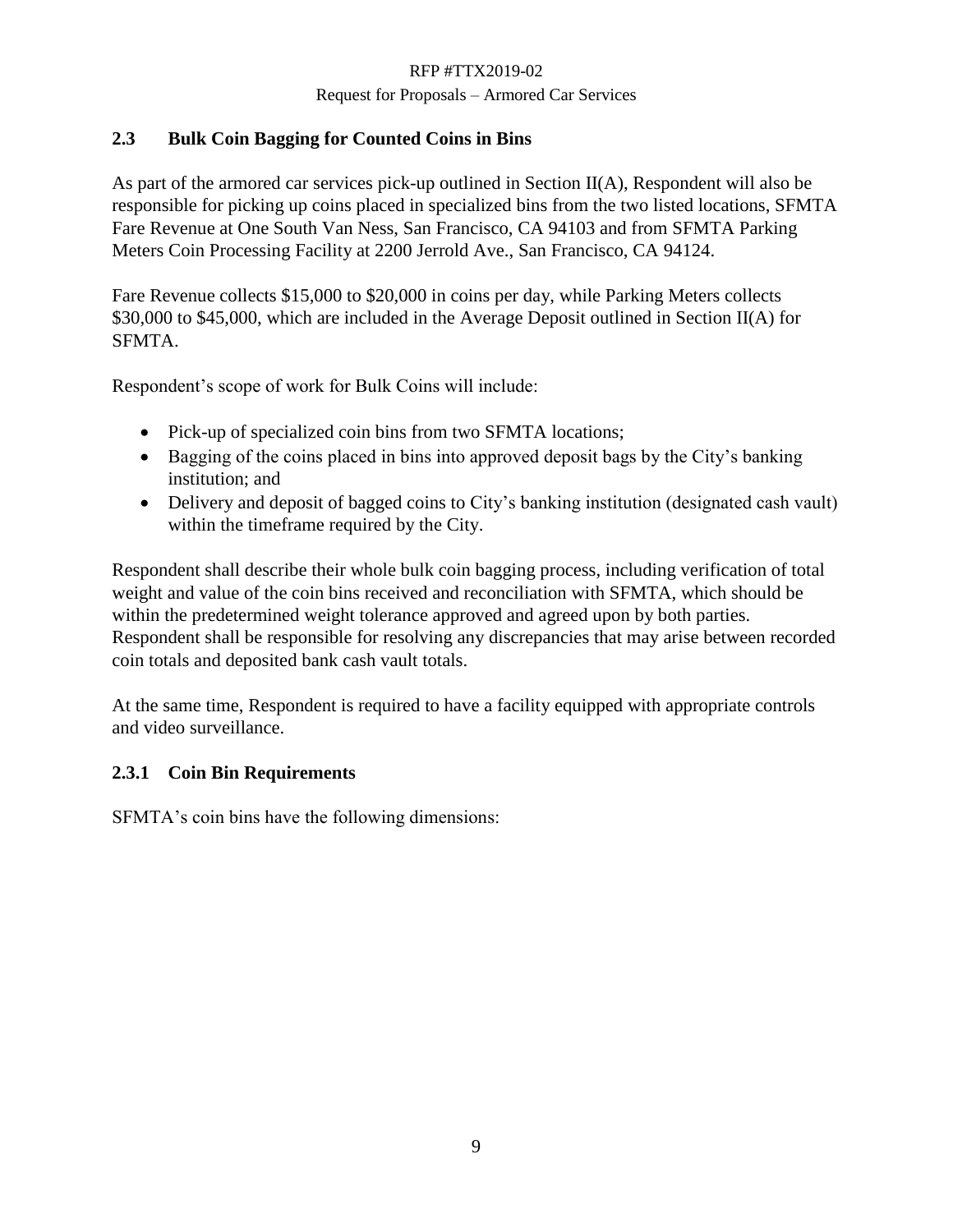

Coin Bin Dimensions:  $A = 40$  inches; B=32 inches; C=16.25 inches; D=26 inches; E = 18.5 inches; F=17.75 inches;  $G = 6.25$  inches and H= 4.25 inches

SFMTA Fare Revenue owns a total of seventeen (17) bins, where four (4) bins are picked up from Tuesday through Friday and five (5) on a Monday. Empty bins are expected to be brought back by the Respondent from the Cash Vault daily from Monday to Friday. Respondent shall be held responsible for any damage to SFMTA's coin bins while performing contracted services specified in this RFP.

SFMTA Parking Meters will need to lease at least 8 coin bins with the specified dimensions. The location needs a total of four (4) bins daily for their coin counting operations. The Respondent is required to provide four (4) empty coin bins when they pick up the filled coin bins.

### **2.3.2 Pick-Up Location Requirements**

For SFMTA's One South Van Ness location, the armored truck would need to enter the garage on the Van Ness side. The height restriction is 9 feet and 6 inches.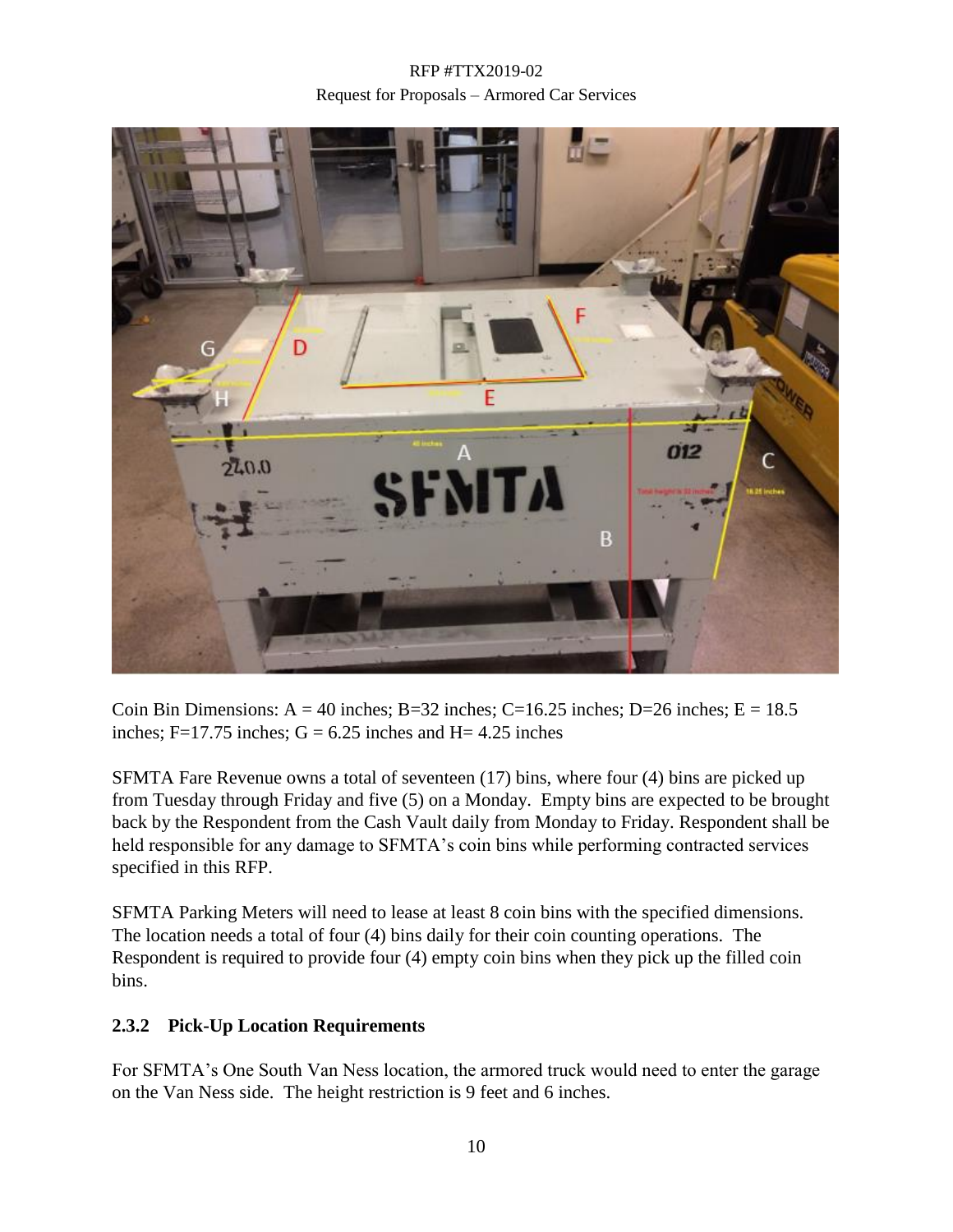Meanwhile, SFMTA Parking Meters has no loading dock, so a hydraulic fork lift (available on site) and/or pallet jacks are used to lift and move applicable coin receptacle.

# **2.3.3 Daily Reporting Requirements**

CCSF is requiring Respondent to provide the following reports to facilitate daily reconciliation of coin collection between SFMTA and Respondent and/or banking institution:

- Daily Reconciliation Report: contains declared values by SFMTA on collection day and Respondent's weighted value and corresponding dollar value of bins. A Final Reconciliation Report is required in case values are out-of-tolerance and if adjustments or re-sorting are made. Other reports may be required by CCSF from time-to-time. Reports and reconciliation forms should be separated by Departments/Locations.
- Transfer Details: Bin/Seal numbers, values and weights picked up by Respondent each day at SFMTA location, acknowledged and signed by both parties
- Bin Skid Details: scale receipt of bin weight results from Respondent
- Final Deposit Manifest: Copy of the Completed Deposit Slip and detailed breakdown of quantity and values of prepared coin bags delivered to cash vault. Manifest needs to be acknowledged by Respondent and Cash Vault personnel

# **2.4 Change Order Requirements**

The City offers Respondent the opportunity to bid on providing change to City departments.

Respondent shall provide a description of their Change Order Services and pricing.

### **Future City Initiatives**

### **2.5 Rec and Parks Pick-Ups**

San Francisco Rec and Parks operates parks across the City. As part of its operations, it runs swimming pools, golf courses and restaurants, many of which require armored car pick-up services. It currently has nine swimming pools utilizing Nevada-type casino cash boxes with a 2 key system. These boxes must be picked up, replaced and delivered to a main office to be counted and deposited. The pick-up schedule varies by location but ranges from one day to three days per week.

Additionally, Rec and Parks has four other locations with standard service, where an armored car picks up and delivers deposits to the Bank of America vault. These four locations have either a 5 day or 7-day per week schedule.

Details about the picks-ups are in the table below: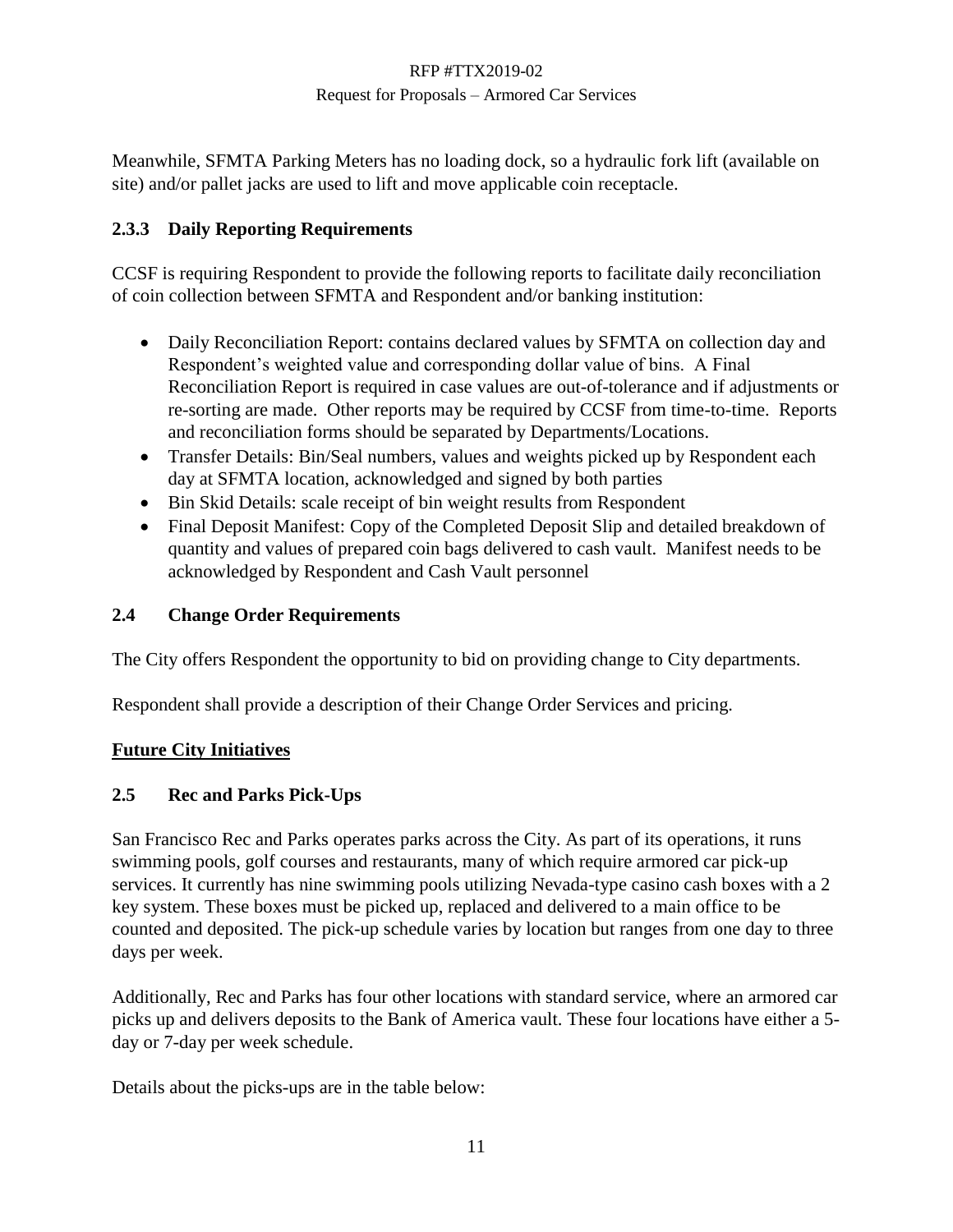# **Rec and Parks Pick-Up and Delivery Schedule**

| <b>Location</b>                       | <b>Address</b>                                                                    | <b>Schedule</b>         |  |  |  |
|---------------------------------------|-----------------------------------------------------------------------------------|-------------------------|--|--|--|
| Cash Box Pick-Ups                     |                                                                                   |                         |  |  |  |
| <b>Balboa Pool</b>                    | San Jose Ave & Havelock<br>San Francisco, CA 94112                                | Monday/Thursday         |  |  |  |
| Coffman Pool                          | 1701 Visitacion Ave<br>San Francisco, CA 94134                                    | Tuesday/Friday          |  |  |  |
| Garfield Pool                         | 26th & Harrison St<br>San Francisco, CA 94110                                     | Monday/Thursday         |  |  |  |
| <b>Hamilton Pool</b>                  | Geary & Steiner St<br>San Francisco, CA 94115                                     | Monday/Wednesday/Friday |  |  |  |
| <b>King Pool</b>                      | 3rd & Armstrong<br>San Francisco, CA 94124                                        | Wednesday               |  |  |  |
| <b>Mission Pool</b>                   | 101 Linda St<br>San Francisco, CA 94110                                           | Tuesday                 |  |  |  |
| North Beach Pool                      | 651 Lombard St<br>San Francisco, CA 94133                                         | Wednesday/Friday        |  |  |  |
| Rossi Pool                            | Arguello & Anza<br>San Francisco, CA 94118                                        | Wednesday               |  |  |  |
| Sava Pool                             | 19th Ave & Wawona St<br>San Francisco, CA 94116                                   | Monday/Wednesday/Friday |  |  |  |
| <b>Standard Pick-Ups and Deposits</b> |                                                                                   |                         |  |  |  |
| Japanese Tea Garden                   | 75 Hagiwara Tea Garden<br>Dr, San Francisco, CA<br>Monday through Sunday<br>94118 |                         |  |  |  |
| McLaren Lodge                         | 501 Stanyan St, San<br>Francisco, CA 94117                                        | Monday through Friday   |  |  |  |
| <b>Lincoln Park Golf</b>              | 300 34th Ave, San<br>Francisco, CA 94121                                          | Monday through Friday   |  |  |  |
| <b>Sharp Park Golf</b>                | 2600 Francisco Blvd<br>Pacifica, CA 94044                                         | Monday through Sunday   |  |  |  |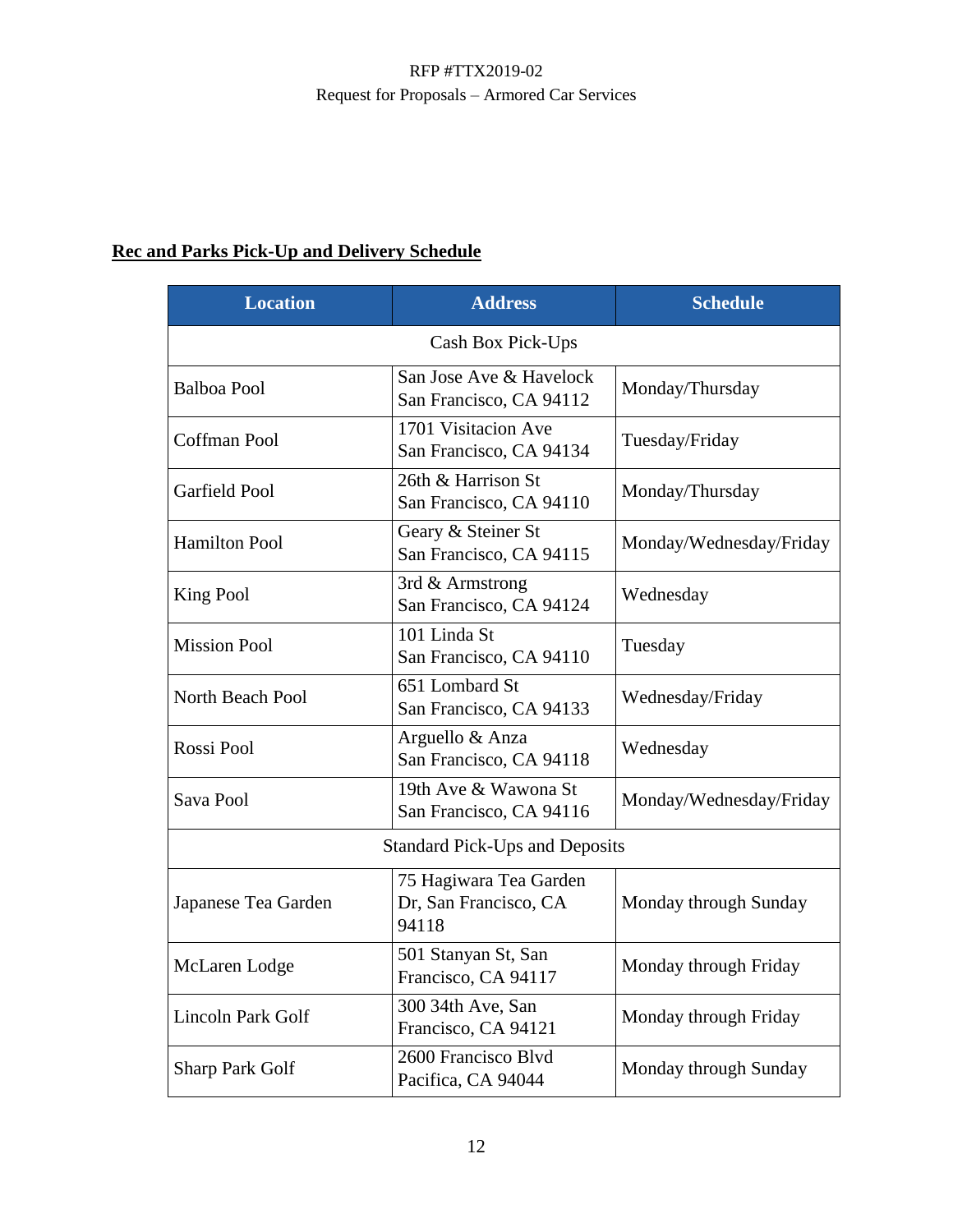Request for Proposals – Armored Car Services

### **2.6 Smart Safe and Money Recycler Solutions**

The City seeks solutions to help ease the burden of this cash collection, delivery and deposit, via smart safes and money recyclers. This solution could potentially supplement current armored car practices or could supplement the pick-up and delivery schedule. The City requests that Respondents describe pricing and offer a plan for how its smart safe and money recycler solutions could assist the City with its cash collection duties.

# **2.7 Cannabis Business Cash Collection and Solution**

In November 2016, California voters approved Proposition 64 legalizing the production, distribution, sale and possession of adult recreational cannabis. Because cannabis is still illegal under federal law, cannabis businesses are largely excluded from the traditional banking system, conducting most of their business in cash. It is more difficult, costly and risky for state and local government agencies to collect taxes and fees from cash-only businesses like cannabis retailers. Accordingly, the City seeks proposals from Respondents for solutions to assist in the collection of cash for taxes, fees and other payments from cannabis (and other pricing cash-heavy) businesses. Respondent to provide pricing, services and implementation plan.

# **2.8 Other Services Pertaining to Cash and Currency Handling Which May Be Needed Due to Technological Changes**

In the future, the City may have a need for Other Currency and Cash Handling Services which may be due to changes in technology. The City requests that Respondents describe their services and solutions as they relate to technological changes as well as the pricing for these solutions and offer a plan for how these services could assist the City with its cash collection duties.

# <span id="page-13-0"></span>**3.0 SUBMISSION REQUIREMENTS**

# **3.1 Time and Place for Submission of Proposals**

Proposals must be received by 5:00 p.m., on May 13, 2019. Postmarks will not be considered in judging the timeliness of submissions. Proposals may be delivered electronically via USB stick, or delivered in person and left with the Reception Desk at City Hall, Room 140, or mailed to:

2019-02 Armored Car Services RFP Attn: Evelyn Mora Office of the Treasurer and Tax Collector City and County of San Francisco City Hall, Room 140 1 Dr. Carlton B. Goodlett Place San Francisco, CA 94102-4638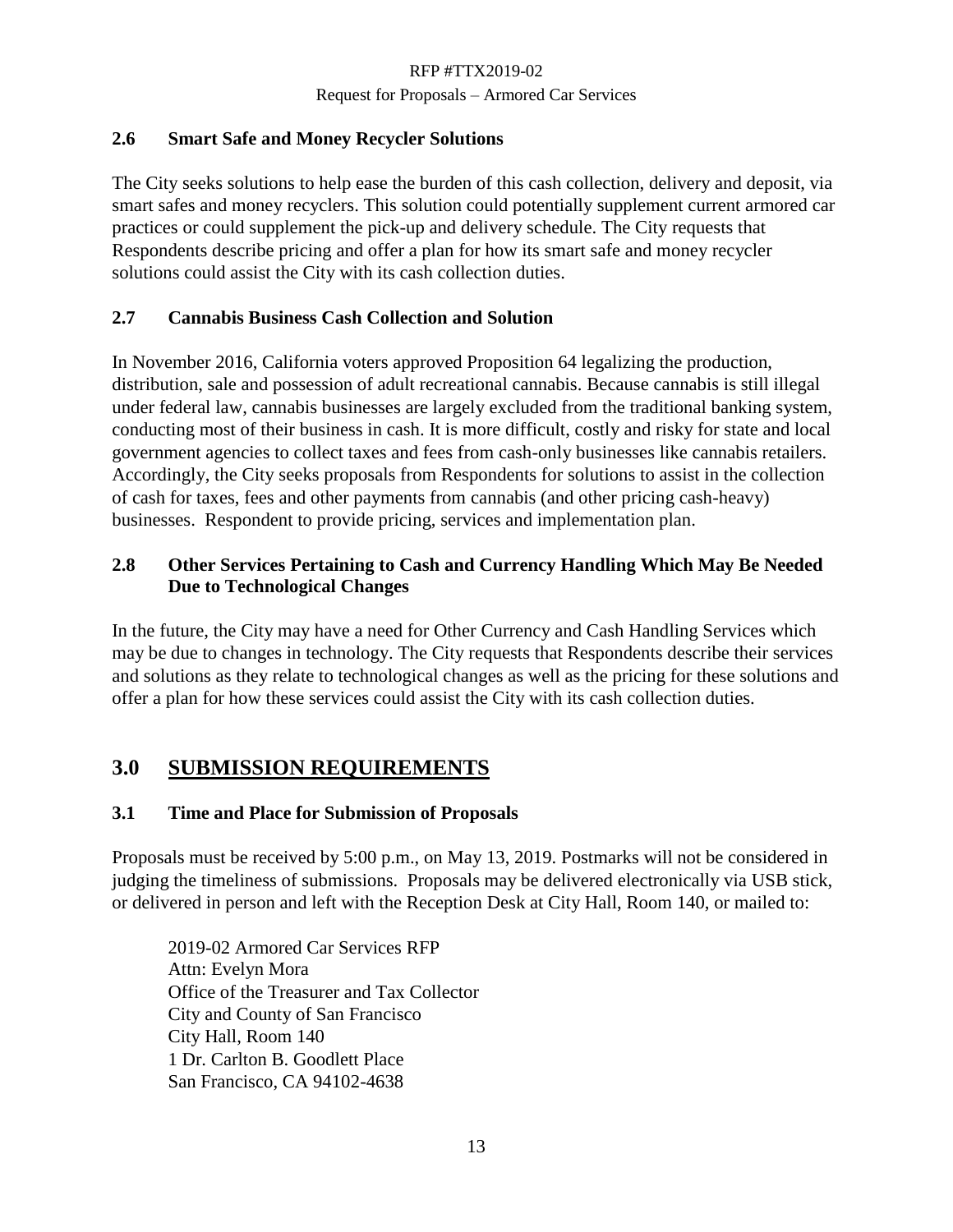### Request for Proposals – Armored Car Services

For hardcopy deliveries, Proposers shall submit five (5) copies of the proposal in a sealed envelope clearly marked RFP #TTX2019-02 Armored Car Services to the above location. Proposals that are submitted by fax or email will not be accepted. Late submissions will not be considered.

### **3.2 Format**

# **3.2.1 Hardcopy**

Place proposals in three-ring binders for the review panel. Please use recycled paper that is comprised of minimum of 20% post-consumer materials and print double-sided to the maximum extent practical. Please do not bind your proposal with a spiral binding, glued binding, or anything similar. You may use tabs or other separators within the document.

For word processing documents, the department prefers that text be unjustified (i.e., with a ragged-right margin) and use a serif font (e.g., Times Roman, and not Arial), and that pages have margins of at least 1" on all sides (excluding headers and footers).

Please include a Table of Contents.

### **3.2.2 Electronic**

Submit an electronic version of the proposal on a USB stick.

### **3.3 Content**

Firms interested in responding to this RFP must submit the following information, in the order specified below: Your proposal shall not exceed 35 pages. The page maximum does not include brochures, literature and demonstrations and the attached Appendices C through E which much be completed. These additional items are welcome but should not be submitted in lieu of responding to the requested information in the RFP. For this RFP proposers must submit the following information, in the order specified below:

### **3.3.1 Introduction and Executive Summary (up to five pages)**

Submit a letter of introduction with a brief description of your firm, experience in the industry, and number of years providing armored solutions to federal, state or local governments as well as executive summary of the proposal. The letter must be signed by a person authorized by your firm to obligate your firm to perform the commitments contained in the proposal. Submission of the letter will constitute a representation by your firm that your firm is willing and able to perform the commitments contained in the proposal.

# **3.3.2 Project Approach (up to fifteen pages)**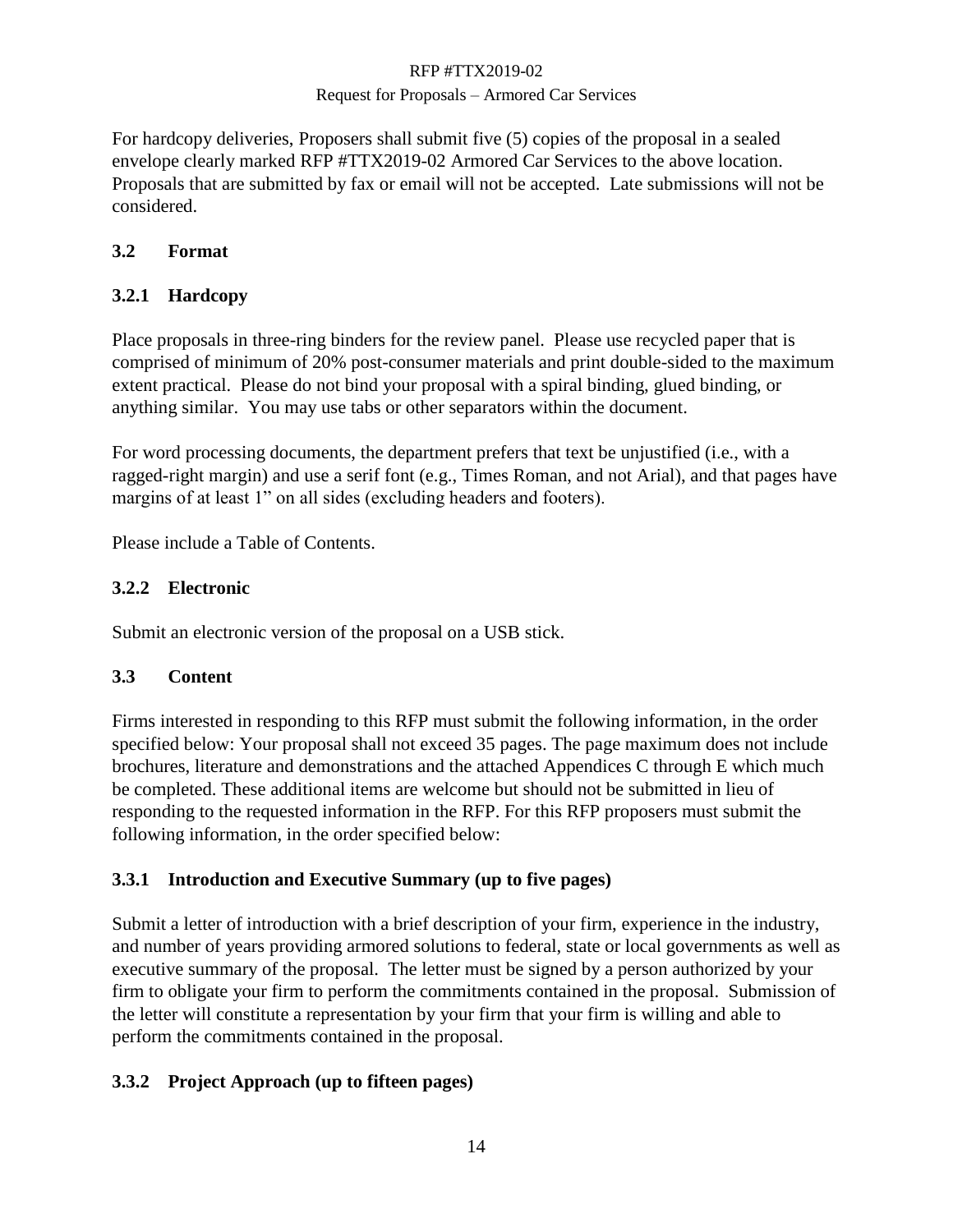### Request for Proposals – Armored Car Services

Describe the services and activities that your firm proposes to provide to the City. Include the following information:

- A description of the City's intent and objectives and the approach to achieving those objectives, and in particular a clear statement of which of five objectives the RFP responds to;
- A plan for how to manage the collection and delivery of coin and currency for the pickups outlined above in Section 2,2, and a plan for how to fulfill objectives outlined in Section 2.3-2.8;
- Any operating rules and/or procedures and limitations on the services requested;
- Transportation procedures around holidays that the company observes (if any);
- Detail security procedures for picking up, transporting and delivering large amount of currency, including identity verification procedures;
- A process for receipting each deposit;
- A process for reporting issues that arise in transport as well as problem resolution;
- A process for identifying and reconciling discrepancies in weights or amounts of currency;
- Protocol for when the daily schedule cannot be completed due to traffic, vehicle breakdown or other reasons;
- Any plans to subcontract any of the services;
- Ability to adjust to changes in pick-up location or schedule;
- Customer service operation, procedures, hours of operation, turnaround/response times and staffing, including provision of a dedicated customer service representative;
- Transition plan if awarded this contract under the RFP, including timeline and project plan for implementation;
- Number of trucks that service San Francisco currently;
- Average length of time for a pick-up with a volume of cash equivalent to the City's;
- Service hours: and
- Details on invoicing terms.

# **3.3.3 Firm Qualifications (up to five pages)**

Provide information on your firm's background and qualifications which addresses the following:

- Name, address, and telephone number of a contact person;
- A brief description of your firm, including firm's history, ownership, organizational and legal structure;
- A description of not more than four projects similar in size and scope prepared by your firm including client, reference and telephone numbers, staff members who worked on each project, budget, schedule and project summary. Descriptions should be limited to one page for each project. If joint consultants or sub-consultants are proposed provide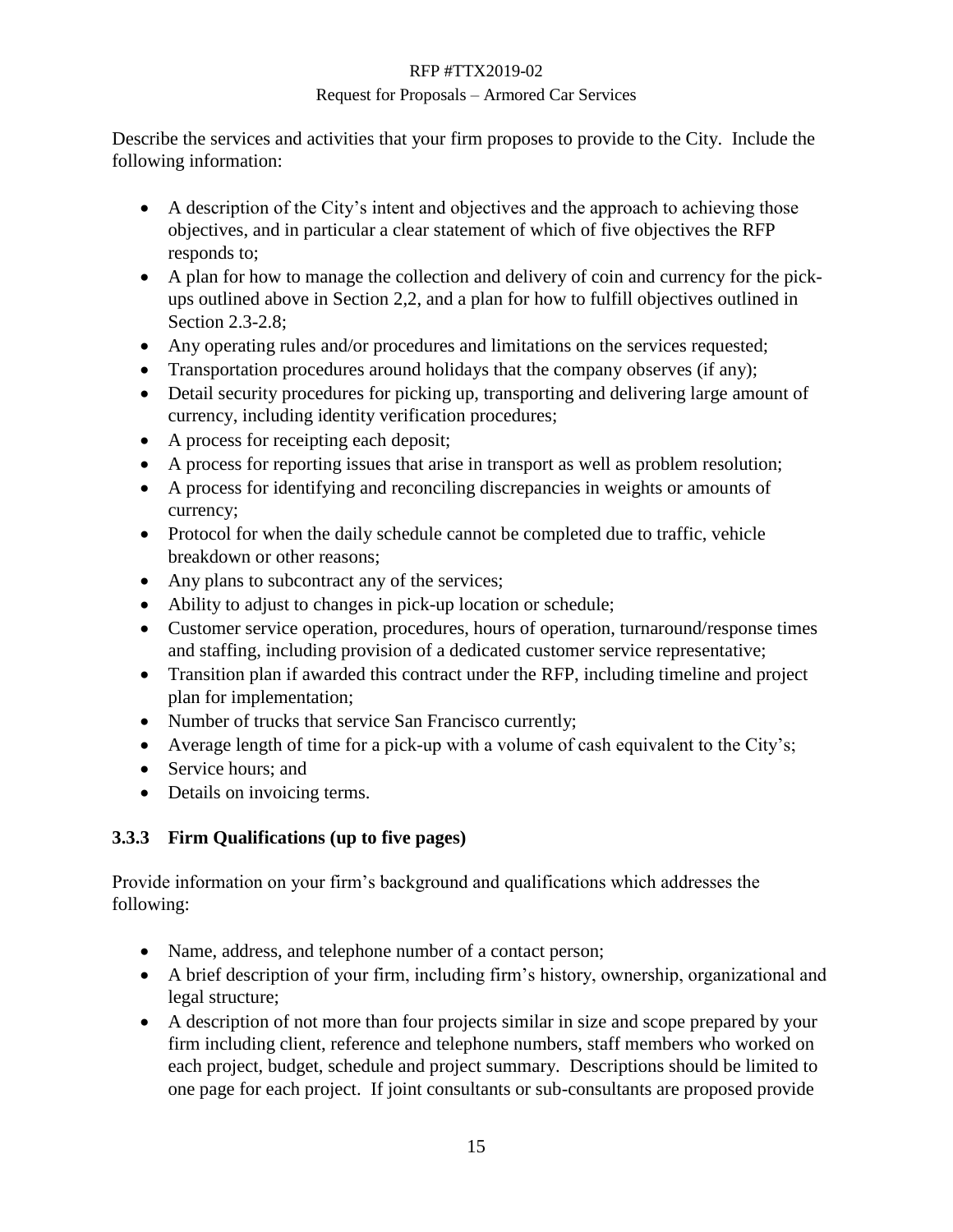### Request for Proposals – Armored Car Services

the above information for each.

- A statement of your firm's alcohol, substance abuse and firearms policy;
- A brief description of your firm's hiring standards (including background checks, drug testing etc.);
- Detailed information about any lawsuits, liens, restraining orders, foreclosures or any other legal/financial actions pending, in progress, or which have been brought against your company in the last five years;
- Copies of all licenses, permits and registrations required by federal, state, local regulations, rules and statutes (not included in page limit);
- Firm financial statements for 2 years to document stability of business and financial strength (not included in page limit);
- Describe any ongoing acquisition or merger plans and intention to honor existing contracts and serve clients should any acquisition or merger occur; and
- Certificate of insurance (not included in page limit).

# **3.3.4 Team Qualifications (up to three pages)**

Provide a list identifying: (1) each key person on the project team, (2) the project manager, (3) dedicated customer service representative for day-to-day operations; (4) the role each will play in the project, and (5) a written assurance that the key individuals listed and identified will be performing the work and will not be substituted with other personnel or reassigned to another project without the City's prior approval.

Provide a description of the experience and qualifications of the project team members, including brief resumes if necessary.

# **3.3.5 References (up to four pages)**

Provide references for the projects that comprise your minimum qualifications. Proposer's references will be used to confirm and verify that proposer has met the minimum qualifications. Provide references for armored car services, preferably for federal, state or local governments equal in size or larger than the City and County of San Francisco that have implemented your solution within the last five (5) years. The references should include the name, address, telephone number, email address of at least two but no more than four recent clients (preferably other public agencies). Please also include the dates of engagement for the references as well as the total number of pick-ups per week and the total currency transported per week.

By including these references, proposers are representing that the references are familiar with proposer's work and experience, and references will be truthful in any representations.

# **3.3.6 Price Proposal (up to four pages)**

The City intends to award this contract to the firm that it will provide the best overall program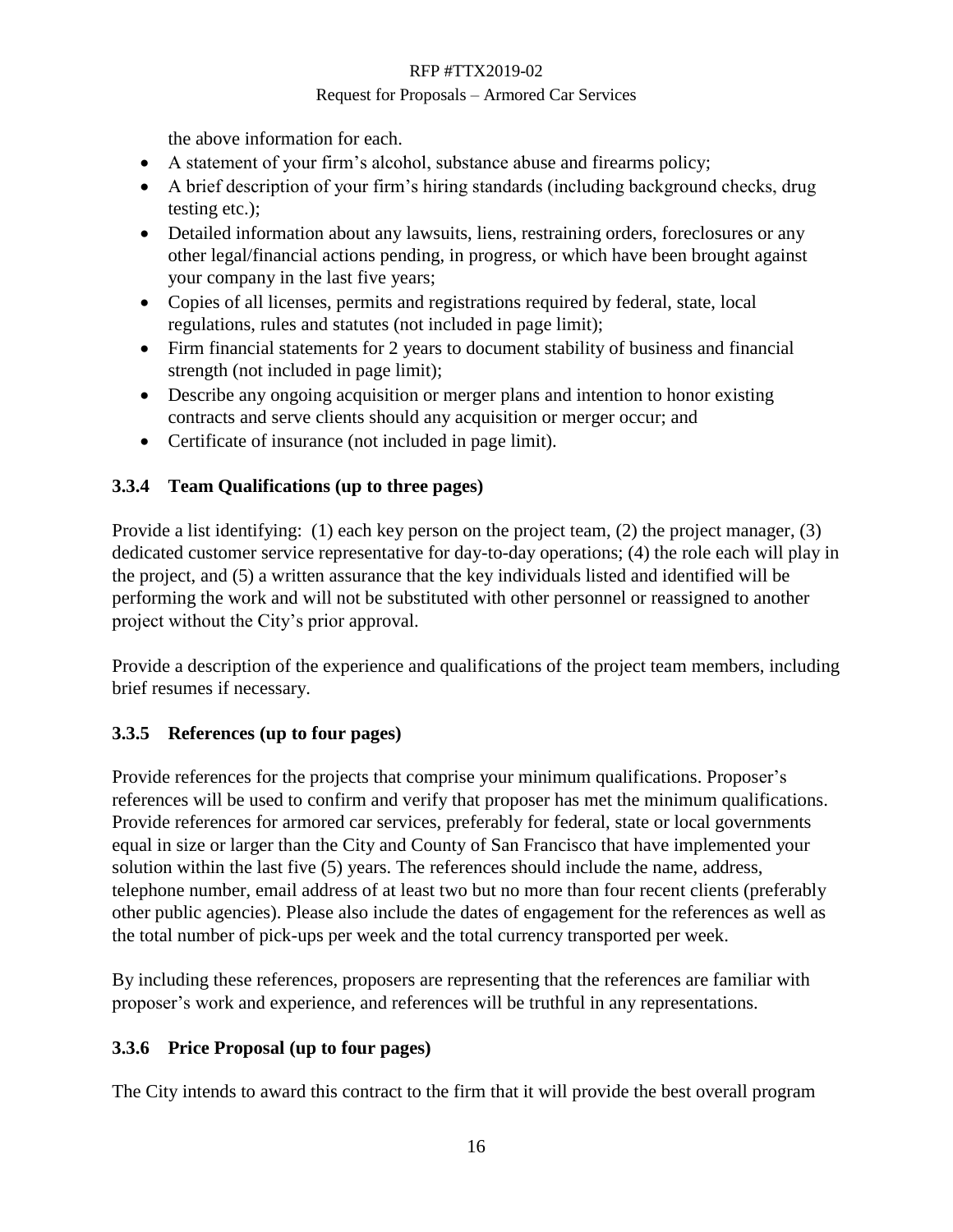### Request for Proposals – Armored Car Services

services. The City reserves the right to accept other than the lowest priced offer and to reject any proposals that are not responsive to this request.

For all pricing proposals, please indicate the guaranteed number of years the proposal applies to, standard indexes used to increase prices yearly as well as contingencies that could change pricing (e.g. increase in gas prices). In the event of price changes, please describe how any changes to pricing are calculated and communicated to the City.

#### a) **Pricing for Armored Car Pick-Up and Delivery**

Provide a cost per pick-up for all of the City's pick-up and delivery services – pricing should be inclusive and include all labor, material and equipment necessary for all tasks listed in this RFP. If any pick-ups will cost more than the standard cost, please fully describe the excess charges.

#### $\mathbf{b}$ **Pricing for Coin Counting Verification & Bagging**

Please outline the costs associated with coin counting verification and bagging.

#### $c)$ **Pricing for Change Orders**

Please outline the costs associated with change orders.

#### $\mathbf{d}$ **Pricing for Rec and Parks Pick-Ups**

Please outline the costs associated with Rec and Park pick-ups.

#### **Pricing for Smart Safes & Money Recyclers**  $e)$

Please outline the costs associated with Respondent's solution for smart safes and money recyclers.

#### $\mathbf{f}$ **Cannabis Businesses Currency Collection**

Please outline the costs associated with Respondent's solution for cannabis businesses' currency collection.

#### **Other Services Due to Technological Change**  $g)$

Please outline the costs associated with Respondent's solution for other services which may be needed due to technological changes.

# **3.3.7 Minimum Qualifications, Requirements Matrix and Cost Worksheet (Appendices C through E)**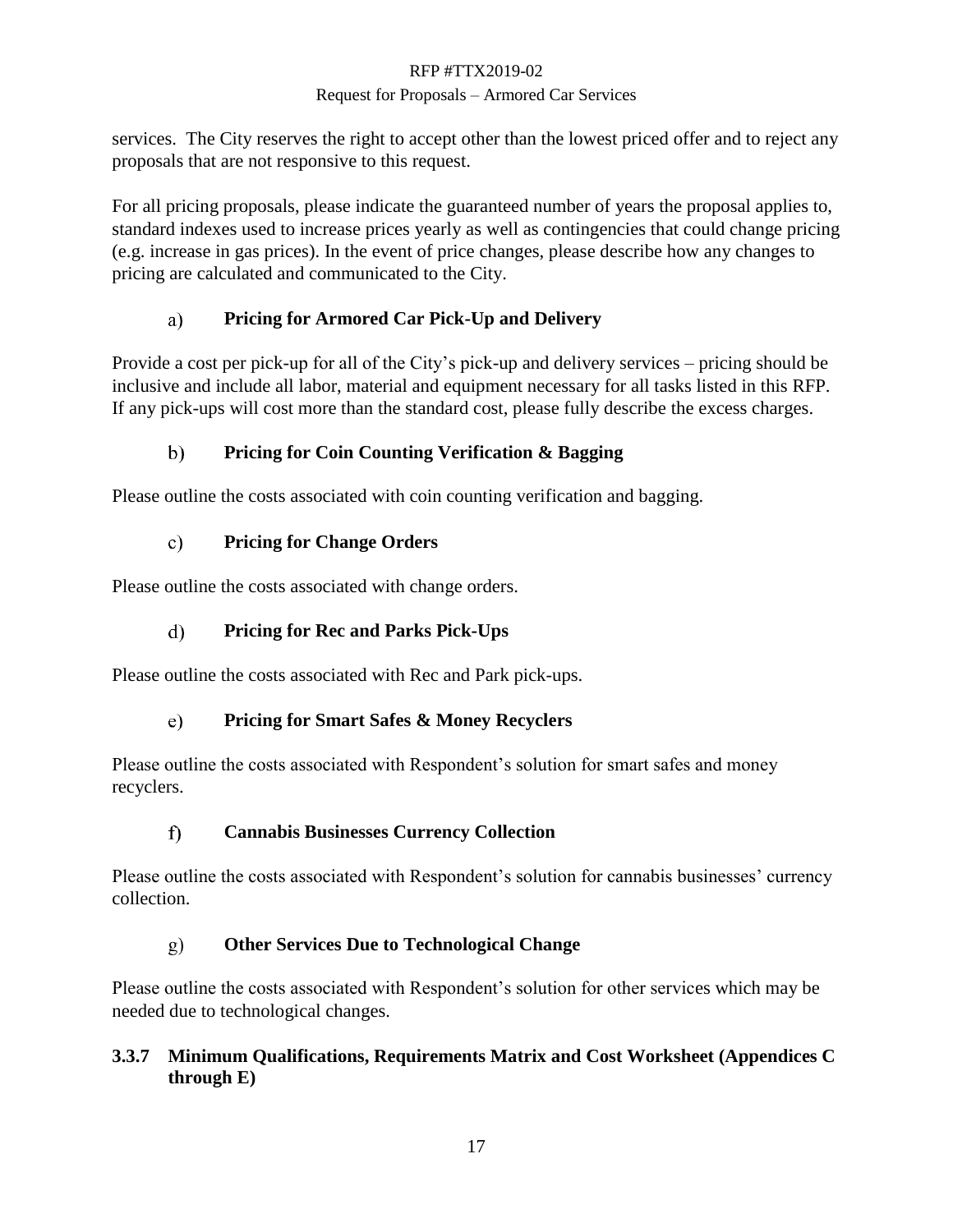### Request for Proposals – Armored Car Services

Attached to this RFP are three excel spreadsheets with questions that must be fully filled out by Respondents. Appendix C outlines the minimum qualifications and requires Respondents to answer "satisfies," or "does not satisfy" for each requirement and also offers opportunity for comments. Appendix C also requires Respondent to provide contact information for references. Appendix D is a requirements matrix which outlines requirements for each product above and outline whether the Respondent can meet the requirement, with "yes, or" "no" answers as well as a section for comments. Lastly, Appendix E is a cost worksheet which requires the Respondent to outline any implementation costs as well as yearly costs for various products as well as assumptions, excess charges and triggers for price changes.

# **3.3.8 Certification of Headquarters in Accordance with Administrative Code Chapter 12X.**

Proposals should contain the following statement: "I certify that my company is headquartered at the following address \_\_\_\_\_\_\_\_\_\_\_\_\_\_\_\_\_\_\_\_\_\_\_\_. I will notify the City if my company's headquarters moves."

# <span id="page-18-0"></span>**4.0 EVALUATION AND SELECTION CRITERIA**

# **4.1 Minimum Qualifications**

In order to be considered responsive to this RFP, a Respondent must satisfy all of the minimum qualification items listed below and in Appendix C. Proposals should clearly demonstrate that the qualifications are met. Insufficient or incomplete information may result in a proposal being considered non-responsive and may not be eligible for award of the contract. If required information is complete, but the City determines that the proposer does not meet minimum qualifications, proposer may be deemed non-responsible.

- Respondent is licensed, registered and authorized to offered armored car services in California;
- Respondent has at least three clients who require over 40 pick-ups per week with an average volume per pick-up of over \$100,000;
- Respondent has at least two public sector clients who require over 40 pick-ups per week with an average volume per pick-up of over \$100,000;
- Respondent can deliver currency, coin and check to vault on the same day as pick-up; as well as same-day credit to City's bank account (not applicable to SFMTA coin bins);
- Respondent has insurance coverage to cover casualty, loss or destruction of currency, monies or checks handled by the Respondent's employees or agents and property;
- Respondent can work with all of the City's banking partners, currently Bank of America, U.S. Bank and East West Bank;
- Respondent commits to continue to honor contract and provide services in the event of a merger or acquisition.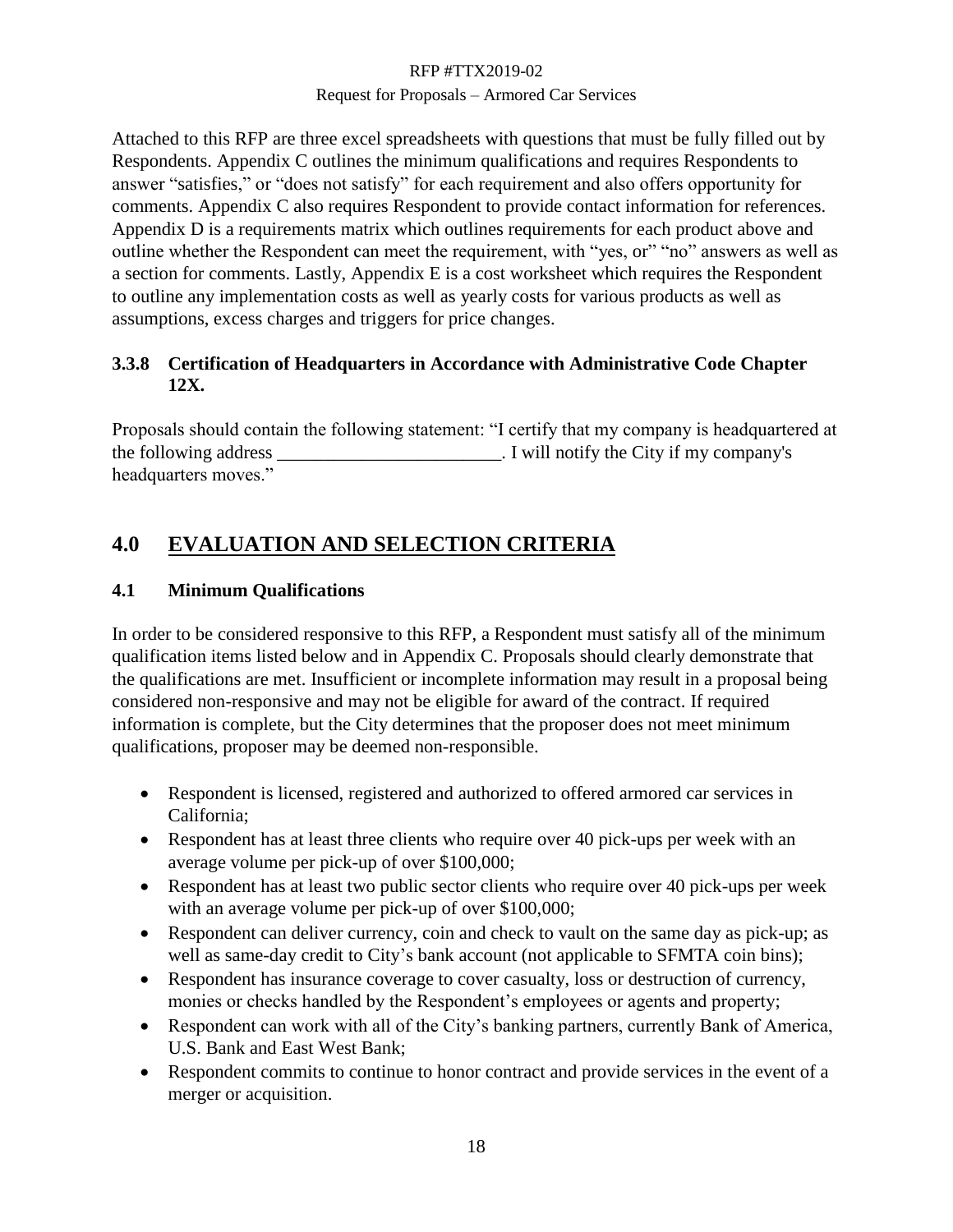# **4.2 Selection Criteria**

The proposals may be evaluated by a selection committee comprised of parties with expertise in armored car services. The City intends to evaluate the proposals generally in accordance with the criteria itemized below. Up to three of the firms with the highest scoring proposals may be interviewed by the committee to make the final selection.

- Quality and completeness of the Proposal;
- Quality, performance and effectiveness of services to be provided by the Respondent
- Respondent's experience, including experience of staff to be assigned to this project, projects of similar scope and complexity;
- Cost to the City (note: RFP price alone will not be the sole determining factor);
- Quality of references provided;
- Additional features such as customer service support, ease of use of online portal;
- Respondent's prior record of performance (including safety record) with City or other clients; and
- Respondent's compliance with applicable laws, regulations, policies, guidelines.

The City reserves the right to reject any or all Proposals and to determine which Proposal is, in the City's judgment, the most responsive.

### **4.2.1 Overall Evaluation Process**

The evaluation process will consist of the phases specified below with the following allocation of points.

| <b>Evaluation Phase</b>             | <b>Maximum Points</b> |
|-------------------------------------|-----------------------|
| Screening of Minimum Qualifications | Pass/Fail             |
| <b>Written Proposal</b>             | 40                    |
| <b>Requirements Matrix</b>          | 25                    |
| Price                               | 30                    |
| Oral Interview                      | 30                    |
| <b>TOTAL</b>                        | 125                   |

#### **Screening of Minimum Qualifications (pass/fail)**a)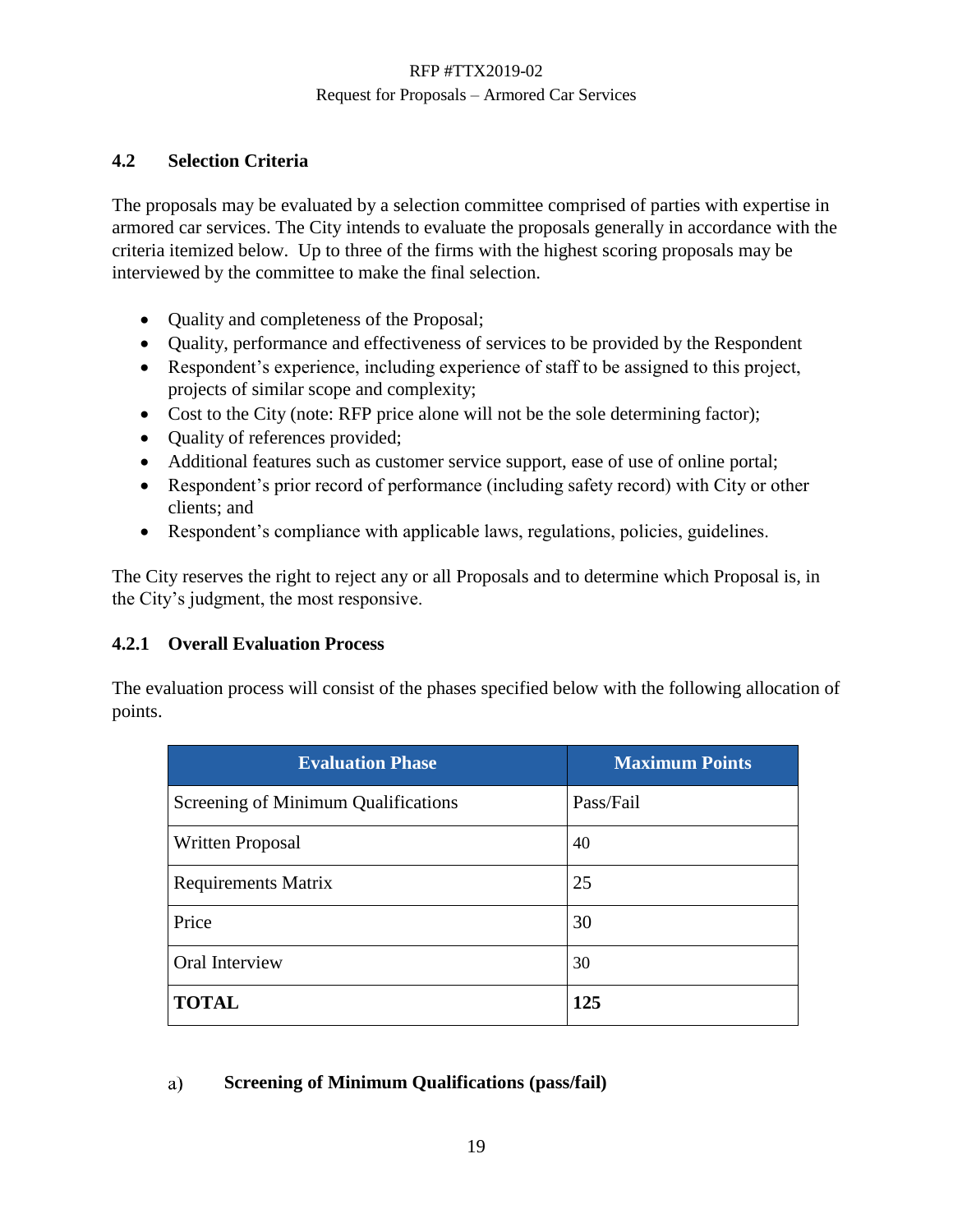### Request for Proposals – Armored Car Services

Each proposal will be reviewed for initial determinations on whether Proposer meets minimum qualifications referenced in Section 1.6 and 4.1 of this RFP. Proposals will not be scored during the screening of Minimum Qualifications. This screening is simply a pass or fail determination as to whether the proposer has met the minimum qualifications. A proposal that fails to meet the minimum qualifications will not be eligible for consideration in the evaluation process. The City reserves the right to request clarifications from proposers prior to rejecting a proposal for failure to meet the minimum qualifications. Clarifications are limited exchanges between the City and Proposer for the purpose of clarifying certain aspects of the proposal and will not provide a proposer the opportunity to revise or modify its proposals. Only proposals that meet the minimum qualifications can proceed to the next evaluation phases.

#### $b)$ **Written Proposal Evaluation (40 points)**

The proposals will be evaluated by a selection committee comprised of parties with expertise in the needed services. The City intends to evaluate the proposals generally in accordance with the criteria itemized below.

- Project Approach
	- o Understanding of the project and the tasks to be performed, etc.; and
	- o Reasonableness of work schedule and project approach.
- Firm Qualifications & Assigned Project Staff
	- o Expertise of the firm and sub-consultants in the fields necessary to complete the tasks;
	- o Recent experience of staff assigned to the project and a description of the tasks to be performed by each staff person;
	- o Professional qualifications and education; and
	- o Workload, staff availability and accessibility.
- References
	- o Quality of recently completed projects, including adherence to schedules, deadlines and budgets; and
	- o Experience with similar projects.

#### **Requirements Matrix (25 points)**   $\mathbf{c})$

Appendix D - Requirements Matrix addresses the requirements for armored truck services. Proposers are encouraged to respond to each requirement in detail.

#### $\mathbf{d}$ **Price Proposal (30 points)**

The City intends to award this contract to the firm that it considers will provide the best overall services. The City reserves the right to accept other than the lowest priced offer and to reject any proposals that are not responsive to this request.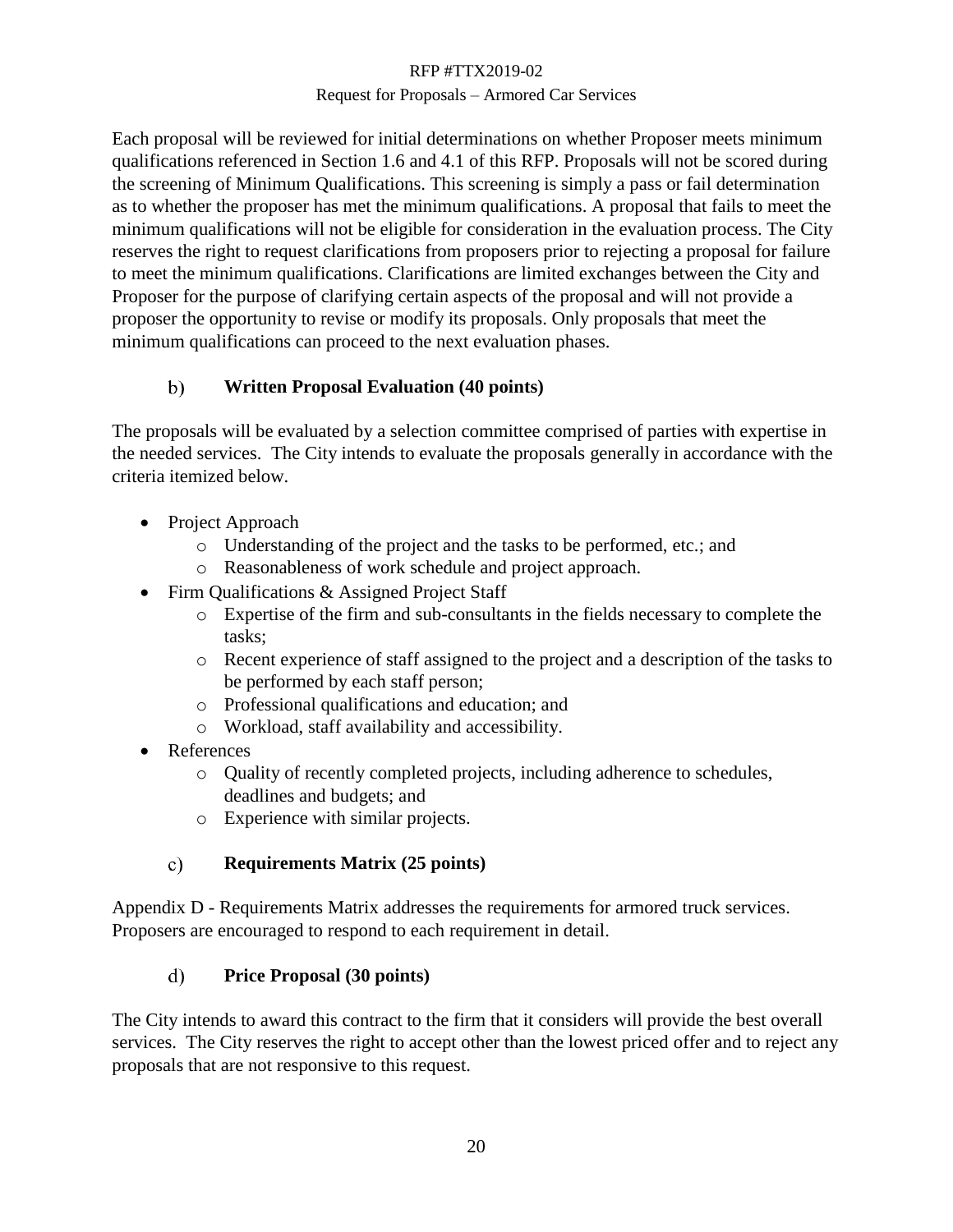### Request for Proposals – Armored Car Services

For pick-up and delivery services (described in Section 2.2, the Price Proposal score will be determined by the equation below and will be based on the total price proposal: Score = (Lowest Proposed price / Proposer's price) x (max Price points possible).

For all other sections, the City will compare costs using objective criteria.

#### **Oral Interview (30 points)**  $e)$

Following the evaluation of the written proposals the proposers with the top three (3) scores will be invited to present an Oral Presentation. It is preferred that the demonstration does not exceed 60 minutes. The three proposers will each be tasked with demonstrating specific features of the proposed services to the evaluation panel. Proposers should confirm ahead of time if the demonstration will be on-site or remote (i.e. Webex) so arrangements can be made by the department.

For the Oral Presentation, Proposers should prepare to present solutions and discuss and answer questions for armored car topics including, but not limited to:

- Prior transportation experience for clients and volumes comparable to those presented in this RFP;
- Current workflow and capacity to serve the City;
- Security and staffing protocols; and
- Customer service and responsiveness (including turnaround, web portals etc.).

# <span id="page-21-0"></span>**5.0 CONTRACT AWARD**

# **5.1 Contract Award**

TTX will select a proposer with whom TTX staff shall commence contract negotiations. The selection of any proposal shall not imply acceptance by the City of all terms of the proposal, which may be subject to further negotiations and approvals before the City may be legally bound thereby. If a satisfactory contract cannot be negotiated in a reasonable time TTX, in its sole discretion, may terminate negotiations with the highest ranked proposer and begin contract negotiations with the next highest ranked proposer.

# <span id="page-21-1"></span>**6.0 TERMS AND CONDITIONS FOR RECEIPT OF PROPOSALS**

# **6.1 Errors and Omissions in the RFP**

Proposers are responsible for reviewing all portions of this RFP, including its attachments and templates. Proposers are to notify TTX promptly, in writing, if Proposers discover any ambiguity, discrepancy, omission, or other error in the RFP and its related documents. Any such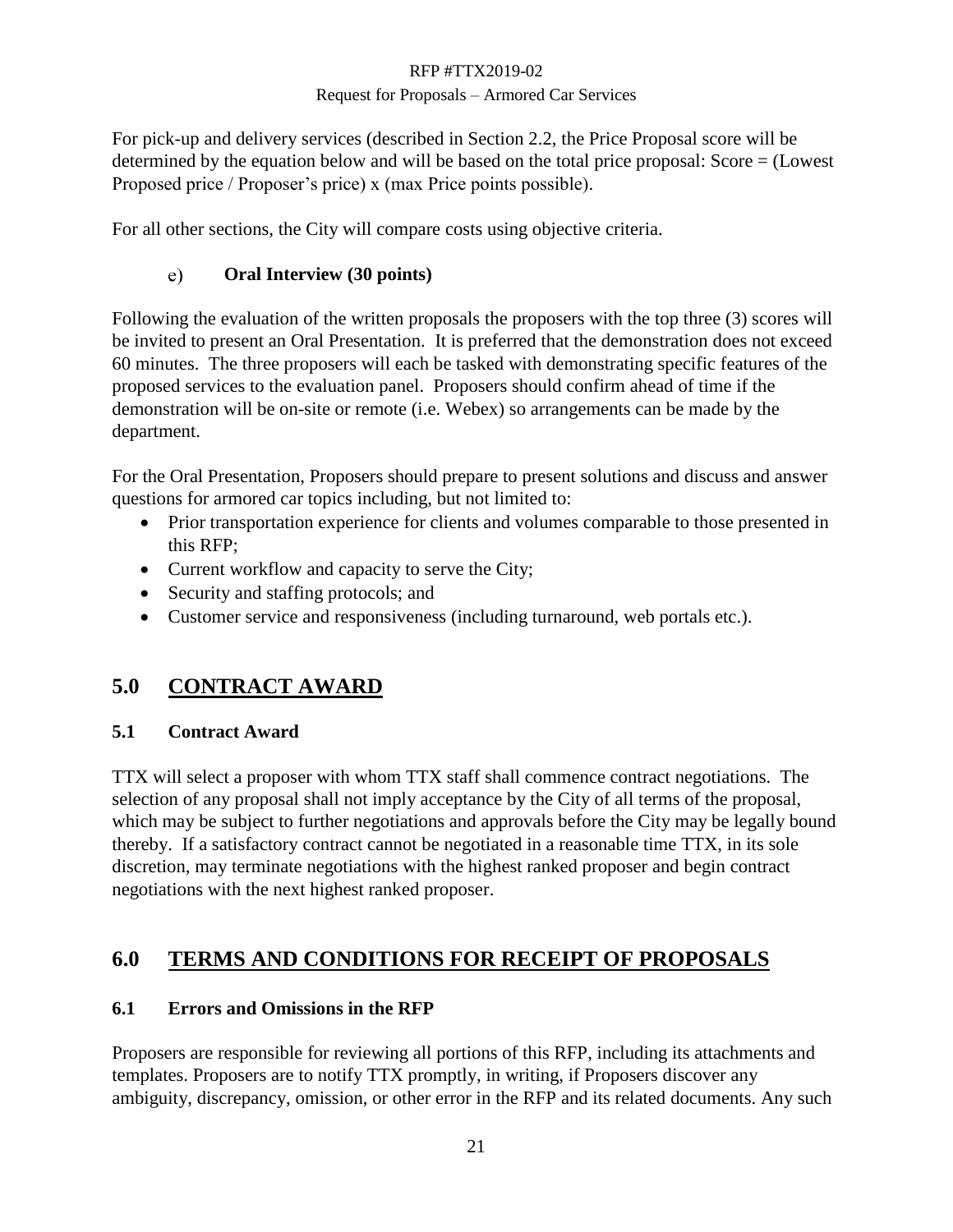### Request for Proposals – Armored Car Services

notification should be directed to TTX promptly after discovery, but in no event later than 72 hours prior to the date that proposals are due. Modifications and clarifications will be made by addenda as provided below.

# **6.2 Inquiries Regarding the RFP**

Proposers shall submit all questions concerning this Request for Proposal, its scope of services and its requirements in writing by email only during the Question and Answer Period, ending April 15, 2019, no later than 5:00PM PST. These questions should be directed to: [evelyn.quizon](mailto:evelyn.quizon-mora@sfgov.org)[mora@sfgov.org](mailto:evelyn.quizon-mora@sfgov.org) and should reference RFP #TTX2019-02. Questions and Answers will be posted publicly.

# **6.3 Objections to the RFP Terms**

Should a Proposer object on any ground to any provision or legal requirement set forth in this RFP and/or its related documents, the Proposer must, no less than 72 hours prior to the RFP deadline, provide written notice to the Department setting forth with specificity the grounds for the objection. The failure of a Proposer to object in the manner set forth in this paragraph shall constitute a complete and irrevocable waiver of any such objection.

# **6.4 Change Notices**

The Department may modify the RFP, prior to the proposal due date, by issuing an Addendum to the RFP, which will be posted on the website. The Proposer shall be responsible for ensuring that its proposal reflects any and all Bid Addendum(s) issued by the Department prior to the proposal due date, regardless of when the proposal is submitted. Therefore, the City recommends that the Proposer consult the website frequently, including shortly before the proposal due date, to determine if the Proposer has downloaded all Bid Addendum(s). It is the responsibility of the Proposer to check for any Addendum, Questions and Answers, and updates, which will be posted on the City's Bid and Contracts website: [http://sftreasurer.org/requests-proposal.](http://sftreasurer.org/requests-proposal)

### **6.5 Term of Proposal**

Submission of a proposal signifies that the proposed services and prices are valid for 180 calendar days from the proposal due date and that the quoted prices are genuine and not the result of collusion or any other anti-competitive activity. At the Proposer's election, the proposal may remain valid beyond the 180-day period in the circumstance of extended negotiations.

### **6.6 Revision of Proposal**

A Proposer may revise a proposal on the Proposer's own initiative at any time before the deadline for submission of proposals. The Proposer must submit the revised proposal in the same manner as the original. A revised proposal must be received on or before, but no later than, the proposal due date and time.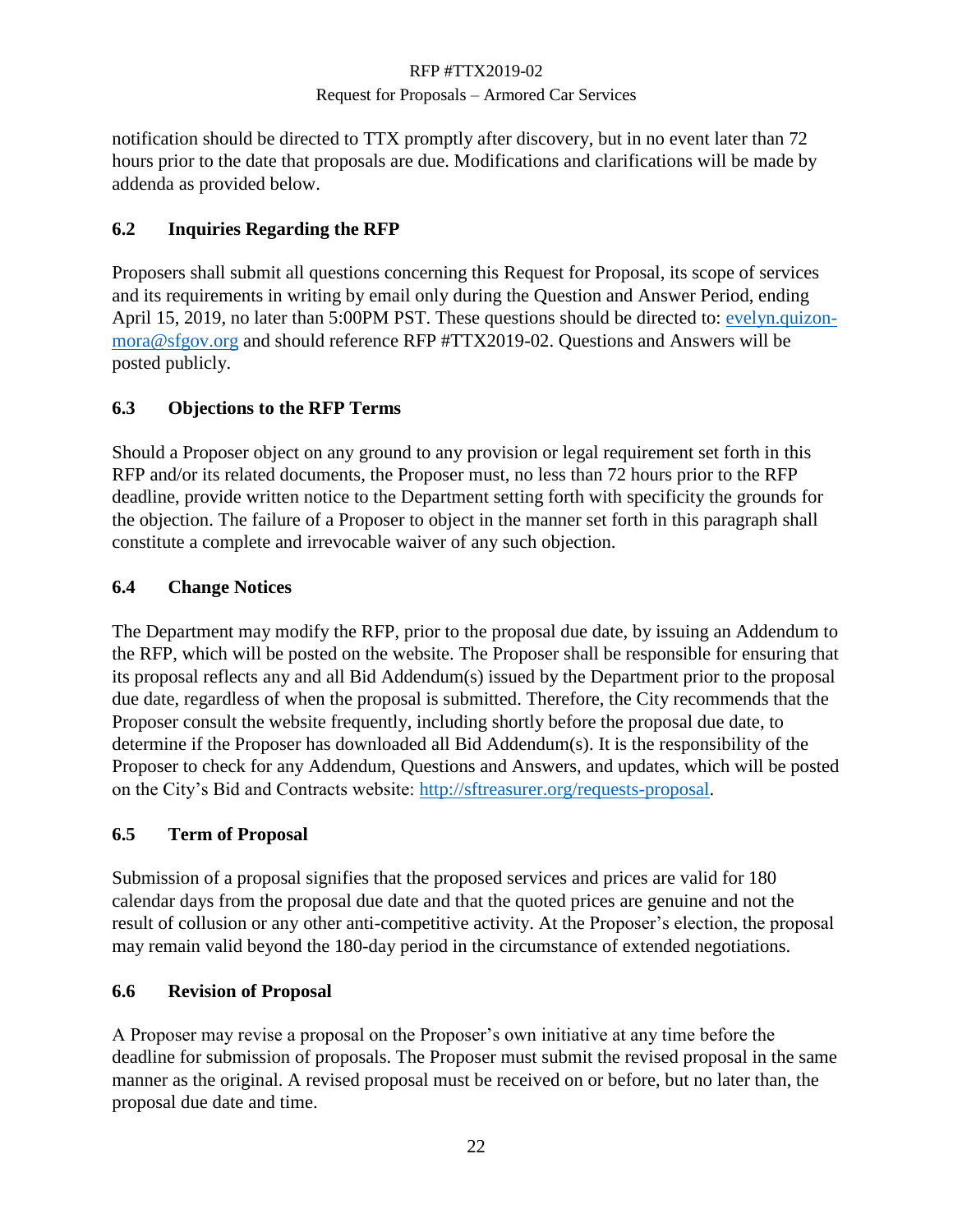### Request for Proposals – Armored Car Services

In no case will a statement of intent to submit a revised proposal, or commencement of a revision process, extend the proposal due date for any Proposer.

At any time during the proposal evaluation process, the Department may require a Proposer to provide oral or written clarification of its proposal. The Department reserves the right to make an award without further clarifications of proposals received.

# **6.7 Errors and Omissions in Proposal**

Failure by the Department to object to an error, omission, or deviation in the proposal will in no way modify the RFP or excuse the vendor from full compliance with the specifications of the RFP or any contract awarded pursuant to the RFP.

# **6.8 Financial Responsibility**

The City accepts no financial responsibility for any costs incurred by a firm in responding to this RFP. Submissions of the RFP will become the property of the City and may be used by the City in any way deemed appropriate.

# **6.9 Proposer's Obligations under the Campaign Reform Ordinance**

Proposers must comply with Section 1.126 of the S.F. Campaign and Governmental Conduct Code, which states:

No person who contracts with the City and County of San Francisco for the rendition of personal services, for the furnishing of any material, supplies or equipment to the City, or for selling any land or building to the City, whenever such transaction would require approval by a City elective officer, or the board on which that City elective officer serves, shall make any contribution to such an officer, or candidates for such an office, or committee controlled by such officer or candidate at any time between commencement of negotiations and the later of either (1) the termination of negotiations for such contract, or (2) three months have elapsed from the date the contract is approved by the City elective officer or the board on which that City elective officer serves.

If a Proposer is negotiating for a contract that must be approved by an elected local officer or the board on which that officer serves, during the negotiation period the Proposer is prohibited from making contributions to:

- The officer's re-election campaign
- A candidate for that officer's office
- A committee controlled by the officer or candidate

The negotiation period begins with the first point of contact, either by telephone, in person, or in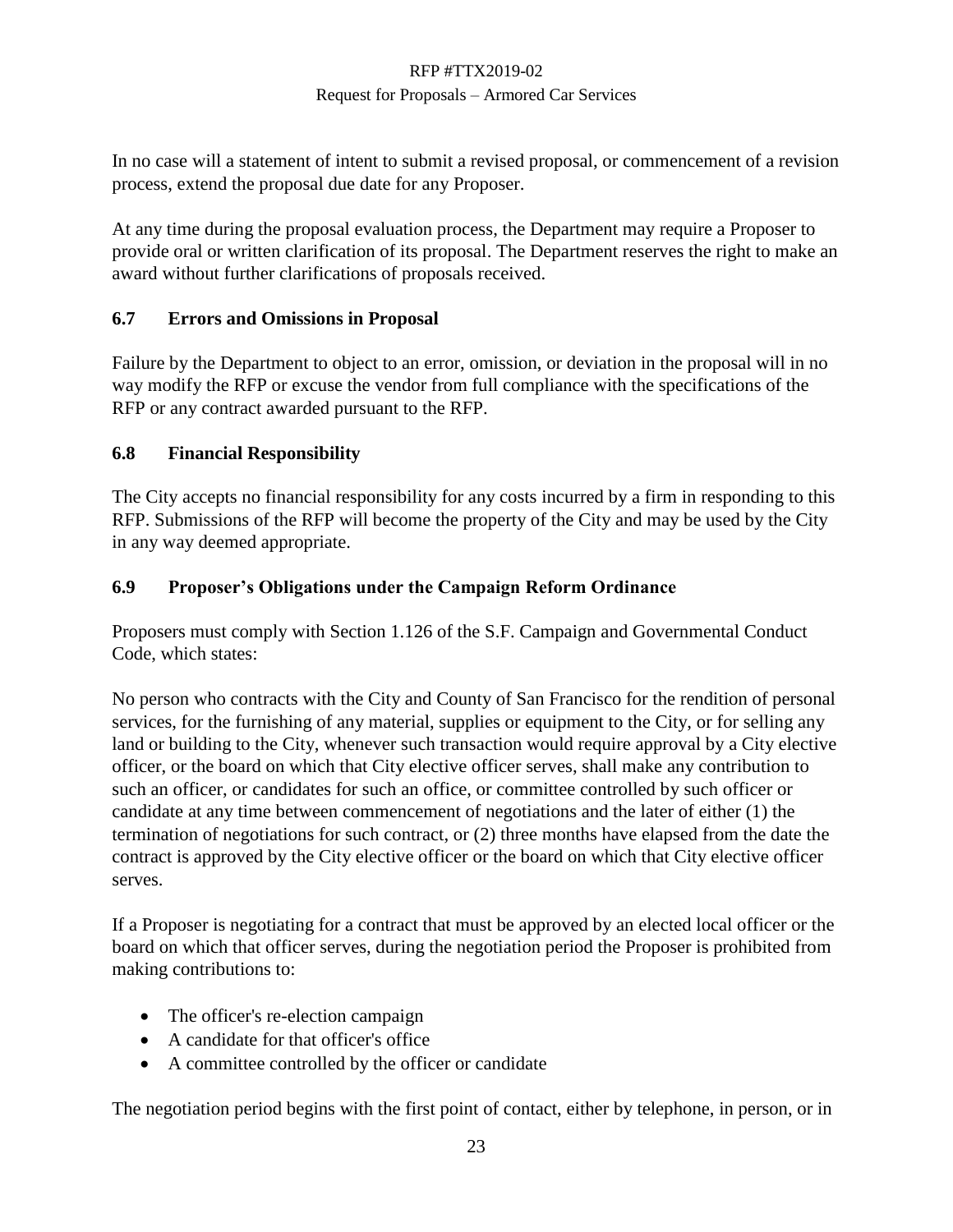### Request for Proposals – Armored Car Services

writing, when a contractor approaches any City officer or employee about a particular contract, or a City officer or employee initiates communication with a potential contractor about a contract. The negotiation period ends when a contract is awarded or not awarded to the contractor. Examples of initial contacts include: (1) a vendor contacts a City officer or employee to promote himself or herself as a candidate for a contract; and (2) a City officer or employee contacts a contractor to propose that the contractor apply for a contract. Inquiries for information about a particular contract, requests for documents relating to a Request for Proposal, and requests to be placed on a mailing list do not constitute negotiations.

Violation of Section 1.126 may result in the following criminal, civil, or administrative penalties:

- Criminal: Any person who knowingly or willfully violates section 1.126 is subject to a fine of up to \$5,000 and a jail term of not more than six months, or both.
- Civil: Any person who intentionally or negligently violates section 1.126 may be held liable in a civil action brought by the civil prosecutor for an amount up to \$5,000.
- Administrative: Any person who intentionally or negligently violates section 1.126 may be held liable in an administrative proceeding before the Ethics Commission held pursuant to the Charter for an amount up to \$5,000 for each violation.

For further information, Proposers should contact the San Francisco Ethics Commission at (415) 581-2300.

# **6.10 Sunshine Ordinance**

In accordance with S.F. Administrative Code Section 67.24(e), contractors' bids, responses to RFPs and all other records of communications between the City and persons or firms seeking contracts shall be open to inspection immediately after a contract has been awarded. Nothing in this provision requires the disclosure of a private person's or organization's net worth or other proprietary financial data submitted for qualification for a contract or other benefits until and unless that person or organization is awarded the contract or benefit. Information provided which is covered by this paragraph will be made available to the public upon request.

# **6.11 Public Access to Meetings and Records**

If a Proposer is a non-profit entity that receives a cumulative total per year of at least \$250,000 in City funds or City-administered funds and is a non-profit organization as defined in Chapter 12L of the S.F. Administrative Code, the Proposer must comply with Chapter 12L. The Proposer must include in its proposal (1) a statement describing its efforts to comply with the Chapter 12L provisions regarding public access to Proposer's meetings and records, and (2) a summary of all complaints concerning the Proposer's compliance with Chapter 12L that were filed with the City in the last two years and deemed by the City to be substantiated. The summary shall also describe the disposition of each complaint. If no such complaints were filed, the Proposer shall include a statement to that effect. Failure to comply with the reporting requirements of Chapter 12L or material misrepresentation in Proposer's Chapter 12L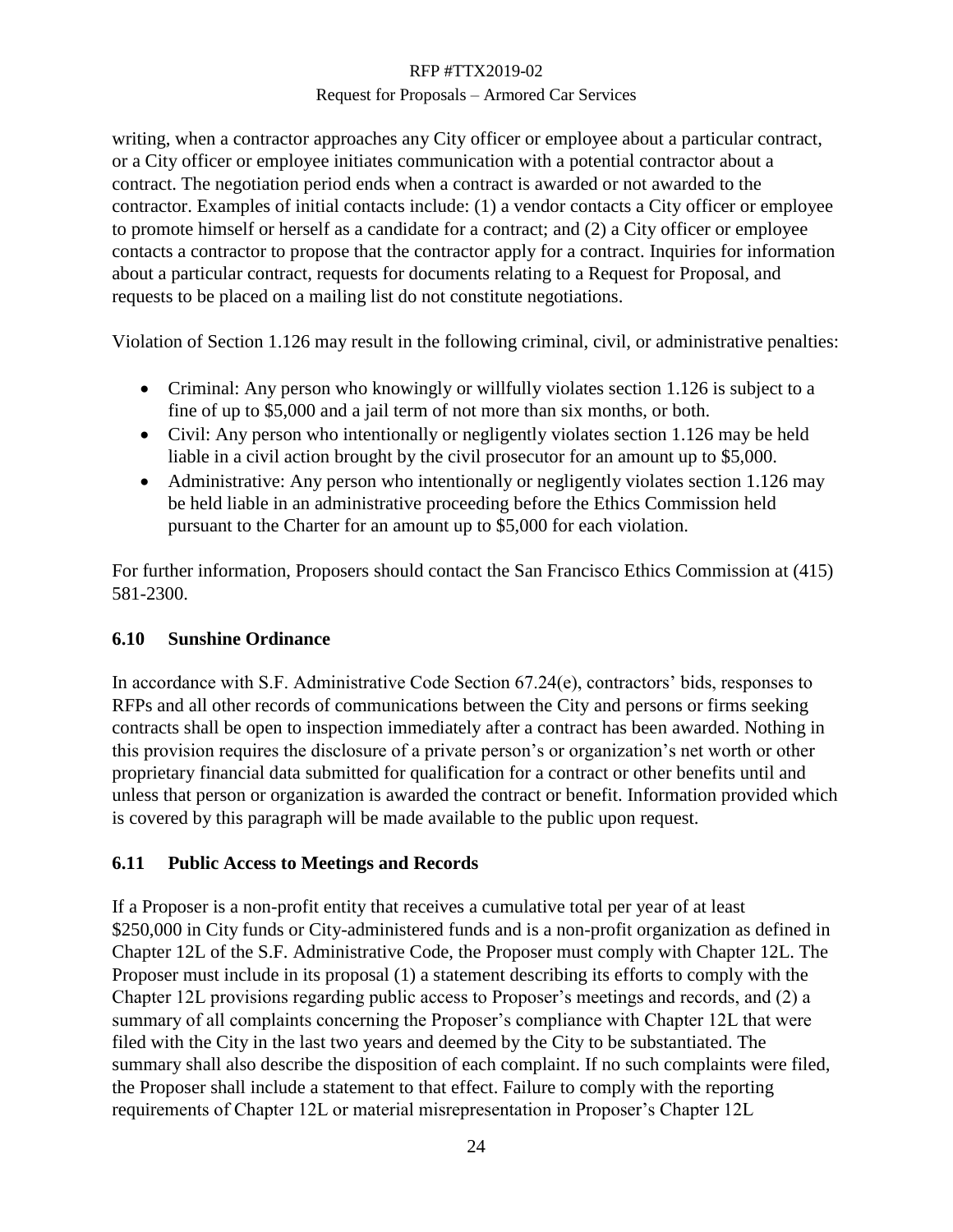### Request for Proposals – Armored Car Services

submissions shall be grounds for rejection of the proposal and/or termination of any subsequent Agreement reached on the basis of the proposal.

# **6.12 Reservations of Rights by the City**

The issuance of this RFP does not constitute an agreement by the City that any contract will actually be entered into by the City. The City expressly reserves the right at any time to:

- Waive or correct any defect or informality in any response, proposal, or proposal procedure
- Reject any or all proposals
- Reissue a Request for Proposals
- Prior to submission deadline for proposals, modify all or any portion of the selection procedures, including deadlines for accepting responses, the specifications or requirements for any materials, equipment or services to be provided under this RFP, or the requirements for contents or format of the proposals
- Procure any materials, equipment, or services specified in this RFP by any other means
- Determine that no project will be pursued

# **6.13 No Waiver**

No waiver by the City of any provision of this RFP shall be implied from any failure by the City to recognize or take action on account of any failure by a Proposer to observe any provision of this RFP.

# **6.14 Local Business Enterprise Goals and Outreach**

The requirements of the Local Business Enterprise and Non-Discrimination in Contracting Ordinance set forth in Chapter 14B of the San Francisco Administrative Code as it now exists or as it may be amended in the future (collectively the "LBE Ordinance") shall not apply to this RFP.

# <span id="page-25-0"></span>**7.0 CONTRACT REQUIREMENTS**

# **7.1 Standard Contract Provisions**

The successful Proposer will be required to enter into a contract substantially in the form of the Appendix B – Sample Professional Services Agreement (Form P-600). Failure to execute the contract in a timely manner, or to furnish any and all insurance certificates and policy endorsements, surety bonds, or other materials required in the contract, shall be deemed an abandonment of a contract offer. The City, in its sole discretion, may select another firm and may proceed against the original selectee for damages.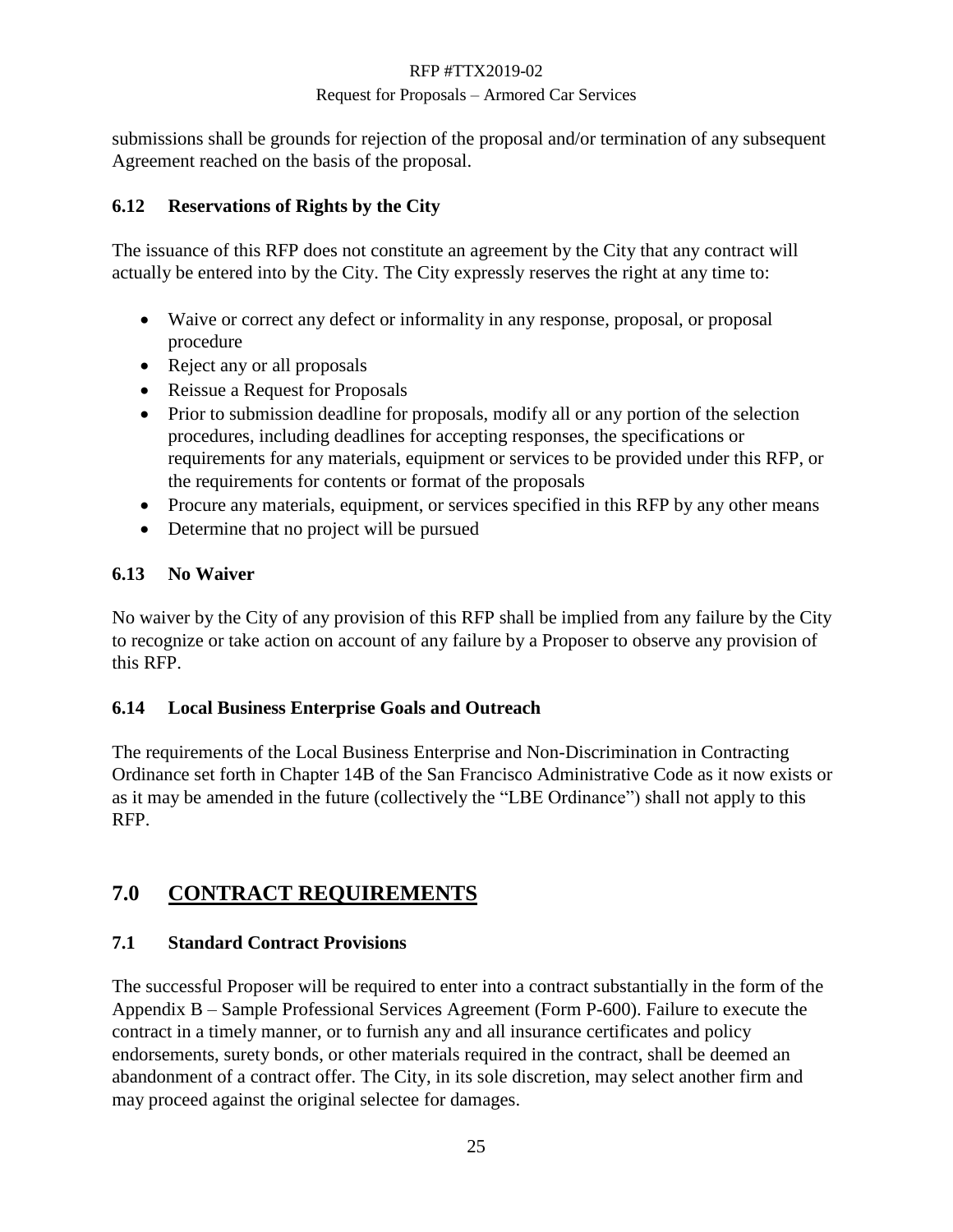# **7.2 Nondiscrimination in Contracts and Benefits**

The successful Proposer will be required to agree to comply fully with and be bound by the provisions of Chapters 12B and 12C of the San Francisco Administrative Code. Generally, Chapter 12B prohibits the City and County of San Francisco from entering into contracts or leases with any entity that discriminates in the provision of benefits between employees with domestic partners and employees with spouses, and/or between the domestic partners and spouses of employees. Chapter 12C requires nondiscrimination in contracts in public accommodation. Additional information on Chapters 12B and 12C is available on the CMD's website at [http://www.sfgov.org/cmd.](http://www.sfgov.org/cmd)

# **7.3 Minimum Compensation Ordinance (MCO)**

The successful Proposer will be required to agree to comply fully with and be bound by the provisions of the Minimum Compensation Ordinance (MCO), as set forth in S.F. Administrative Code Chapter 12P. Generally, this Ordinance requires contractors to provide employees covered by the Ordinance who do work funded under the contract with hourly gross compensation and paid and unpaid time off that meet certain minimum requirements. For the amount of hourly gross compensation currently required under the MCO, see [www.sfgov.org/olse/mco.](http://www.sfgov.org/olse/mco) Note that this hourly rate may increase on January 1 of each year and that contractors will be required to pay any such increases to covered employees during the term of the contract. Additional information regarding the MCO is available on the web at [http://sfgov.org/olse/minimum](http://sfgov.org/olse/minimum-compensation-ordinance-mco)[compensation-ordinance-mco.](http://sfgov.org/olse/minimum-compensation-ordinance-mco)

# **7.4 Health Care Accountability Ordinance (HCAO)**

The successful Proposer will be required to agree to comply fully with and be bound by the provisions of the Health Care Accountability Ordinance (HCAO), as set forth in S.F. Administrative Code Chapter 12Q. Contractors should consult the San Francisco Administrative Code to determine their compliance obligations under this chapter. Additional information regarding the HCAO is available on the web at

[http://sfgov.org/olse/health-care-accountability-ordinance-hcao.](http://sfgov.org/olse/health-care-accountability-ordinance-hcao)

# **7.5 First Source Hiring Program (FSHP)**

If the contract is for more than \$50,000, then the First Source Hiring Program (FSHP) may apply, as set forth in S.F. Administrative Code Chapter 83. Generally, this ordinance requires contractors to notify the First Source Hiring Program of available entry-level jobs and provide the Workforce Development System with the first opportunity to refer qualified individuals for employment.

Contractors should consult the San Francisco Administrative Code to determine their compliance obligations under this chapter. Additional information regarding the FSHP is available on the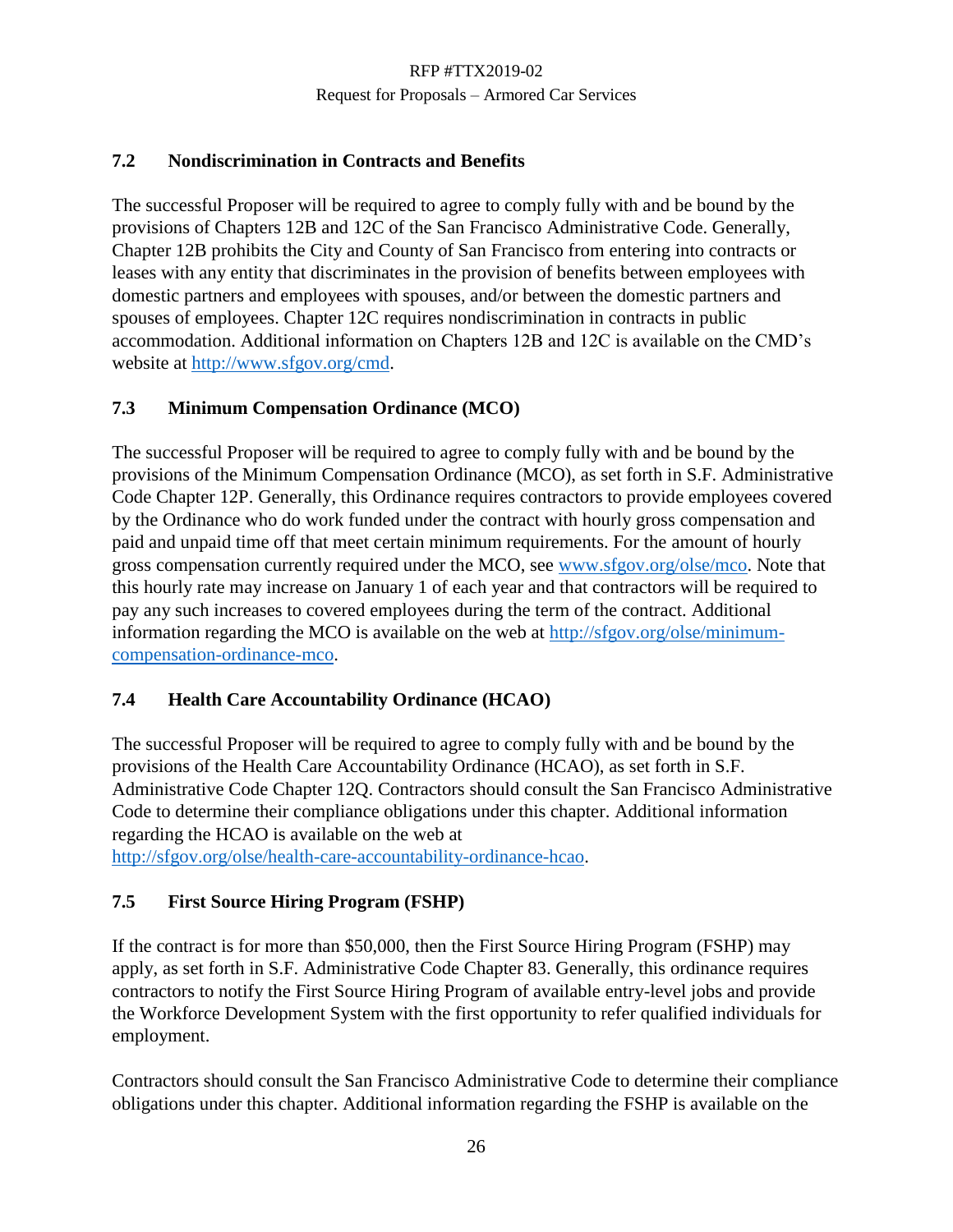### Request for Proposals – Armored Car Services

web at<http://oewd.org/first-source> and from the First Source Hiring Administrator, (415) 701- 4848.

# **7.6 Conflicts of Interest**

The successful Proposer will be required to agree to comply fully with and be bound by the applicable provisions of state and local laws related to conflicts of interest, including Section 15.103 of the City's Charter; Article III, Chapter 2 of City's Campaign and Governmental Conduct Code; and Section 87100 et seq. and Section 1090 et seq. of the Government Code of the State of California. The successful Proposer will be required to acknowledge that it is familiar with these laws; certify that it does not know of any facts that constitute a violation of said provisions; and agree to immediately notify the City if it becomes aware of any such fact during the term of the Agreement.

Individuals who will perform work for the City on behalf of the successful Proposer might be deemed consultants under state and local conflict of interest laws. If so, such individuals will be required to submit a Statement of Economic Interests, California Fair Political Practices Commission Form 700, to the City within ten calendar days of the City notifying the successful Proposer that the City has selected the Proposer.

# <span id="page-27-0"></span>**8.0 PROTEST PROCEDURES**

# **8.1 Protest of Non-Responsive Determination**

Within five working days of the City's issuance of a notice of non-responsiveness, any firm that has submitted a proposal and believes that the City has incorrectly determined that its proposal is non-responsive may submit a written notice of protest. Such notice of protest must be received by the City on or before the fifth working day following the City's issuance of the notice of nonresponsiveness. The notice of protest must include a written statement specifying in detail each and every one of the grounds asserted for the protest. The protest must be signed by an individual authorized to represent the Proposer, and must cite the law, rule, local ordinance, procedure, or RFP provision on which the protest is based. In addition, the protestor must specify facts and evidence sufficient for the City to determine the validity of the protest.

# **8.2 Protest of Non-Responsible Determination**

Within five working days of the City's issuance of a notice of a determination of nonresponsibility, a vendor that would otherwise be the lowest responsive Proposer may submit a written notice of protest. The vendor will be notified of any evidence reflecting upon their responsibility received from others or adduced as a result of independent investigation. The vendor will be afforded an opportunity to rebut such adverse evidence and will be permitted to present evidence that the vendor is qualified to perform the contract. Such notice of protest must